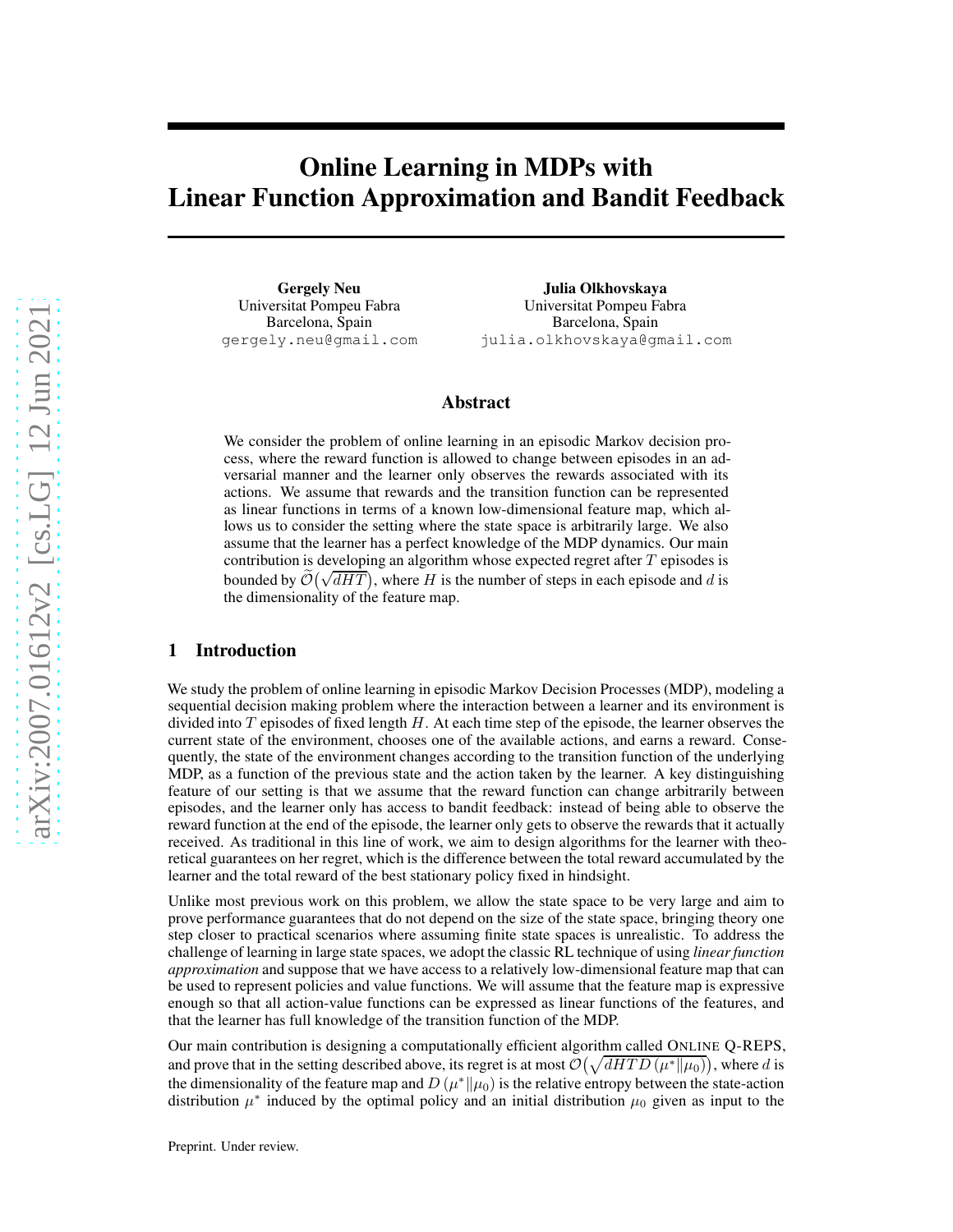algorithm. Notably, our results do not require the likelihood ratio between these distributions to be uniformly bounded, and the bound shows no dependence on the eigenvalues of the feature covariance matrices. Our algorithm itself requires solving a  $d^2$ -dimensional convex optimization problem at the beginning of each episode, which can be solved to arbitrary precision  $\varepsilon$  in time polynomial in d and  $1/\varepsilon$ , independently of the size of the state-action space.

Our work fits into a long line of research considering online learning in Markov decision processes. The problem of regret minimization in stationary MDPs with a *fixed* reward function has been studied extensively since the work of Burnetas and Katehakis [\[6\]](#page-9-0), Auer and Ortner [\[2](#page-9-1)], Tewari and Bartlett [\[31](#page-10-0)], Jaksch et al. [\[14\]](#page-10-1), with several important advances made in the past decade [\[9](#page-9-2), [10](#page-9-3), [4,](#page-9-4) [13,](#page-9-5) [15](#page-10-2)]. While most of these works considered small finite state spaces, the same techniques have been very recently extended to accommodate infinite state spaces under the assumption of realizable function approximation by Jin et al. [\[17](#page-10-3)] and Yang and Wang [\[33\]](#page-11-0). In particular, the notion of *linear MDPs* introduced by Jin et al. [\[17\]](#page-10-3) has become a standard model for linear function approximation and has been used in several recent works (e.g., [22](#page-10-4), [32,](#page-10-5) [1\)](#page-9-6).

Even more relevant is the line of work considering adversarial rewards, initiated by Even-Dar et al. [12], who consider online learning in continuing MDPs with full feedback about the rewards. They proposed a MDP-E algorithm, that achieves  $O(\tau^2 \sqrt{T \log K})$  regret, where  $\tau$  is an upper bound on the mixing time of the MDP. Later, Neu et al. [\[25\]](#page-10-6) proposed an algorithm which guarantees  $\widetilde{\mathcal{O}}(\sqrt{\tau^3KT/\alpha})$  regret with bandit feedback, essentially assuming that all states are reachable with probability  $\alpha > 0$  under all policies. In our work, we focus on episodic MDPs with a fixed episode length H. The setting was first considered in the bandit setting by Neu et al. [\[23\]](#page-10-7), who proposed an algorithm with a regret bound of  $\mathcal{O}(H^2\sqrt{TK}/\alpha)$ . Although the number of states does not appear explicitly in the bound, the regret scales at least linearly with the size of the state space  $\mathcal{X}$ , since  $|\mathcal{X}| \leq H/\alpha$ . Later work by Zimin and Neu [\[35](#page-11-1)], Dick et al. [\[11\]](#page-9-7) eliminated the dependence on  $\alpha$ and proposed an algorithm achieving  $\widetilde{\mathcal{O}}(\sqrt{TH|\mathcal{X}|K})$  regret. Regret bounds for the full-information case without prior knowledge of the MDP were achieved by Neu et al. [\[24\]](#page-10-8) and Rosenberg and Man-sour [\[30\]](#page-10-9), of order  $\widetilde{\mathcal{O}}(H|\mathcal{X}|K\sqrt{T})$  and  $\widetilde{\mathcal{O}}(H|\mathcal{X}|\sqrt{KT})$ , respectively. These results were recently extended to handle bandit feedback about the rewards by Jin et al. [\[16\]](#page-10-10), ultimately resulting in a regret bound of  $\widetilde{\mathcal{O}}(H|\mathcal{X}|\sqrt{KT})$ .

As apparent from the above discussion, all work on online learning in MDPs with adversarial rewards considers finite state spaces. The only exception we are aware of is the recent work of Cai et al. [\[7](#page-9-8)], whose algorithm OPPO is guaranteed to achieve  $\tilde{O}(\sqrt{d^3H^3T})$ , assuming that the learner has access to d-dimensional features that can perfectly represent all action-value functions. While Cai, Yang, Jin, and Wang [\[7\]](#page-9-8) remarkably assumed no prior knowledge of the MDP parameters, their guarantees are only achieved in the full-information case. This is to be contrasted with our results that are achieved for the much more restrictive bandit setting, albeit with the stronger assumption of having full knowledge of the underlying MDP, as required by virtually all prior work in the bandit setting, with the exception of Jin et al. [\[16\]](#page-10-10).

Our results are made possible by a careful combination of recently proposed techniques for contextual bandit problems and optimal control in Markov decision processes. In particular, a core component of our algorithm is a regularized linear programming formulation of optimal control in MDPs due to Bas-Serrano et al. [\[5\]](#page-9-9), which allows us to reduce the task of computing near-optimal policies in linear MDPs to a low-dimensional convex optimization problem. A similar algorithm design has been previously used for tabular MDPs by Zimin and Neu [\[35](#page-11-1)], Dick et al. [\[11\]](#page-9-7), with the purpose of removing factors of  $1/\alpha$  from the previous state-of-the-art bounds of Neu et al. [\[23\]](#page-10-7). Analogously to this improvement, our methodology enables us to make strong assumptions on problem-dependent constants like likelihood ratios between  $\mu^*$  and  $\mu_0$  or eigenvalues of the feature covariance matrices. Another important building block of our method is a version of the recently proposed Matrix Geometric Resampling procedure of Neu and Olkhovskaya [\[21\]](#page-10-11) that enables us to efficiently estimate the reward functions. Incorporating these estimators in the algorithmic template of Bas-Serrano et al. [\[5](#page-9-9)] is far from straightforward and requires several subtle adjustments.

**Notation.** We use  $\langle \cdot, \cdot \rangle$  to denote inner products in Euclidean space and by  $\|\cdot\|$  we denote the Euclidean norm for vectors and the operator norm for matrices. For a symmetric positive definite matrix A, we use  $\lambda_{\min}(A)$  to denote its smallest eigenvalue. We write tr(A) for the trace of a matrix A and use  $A \ge 0$  to denote that an operator A is positive semi-definite, and we use  $A \ge B$  to denote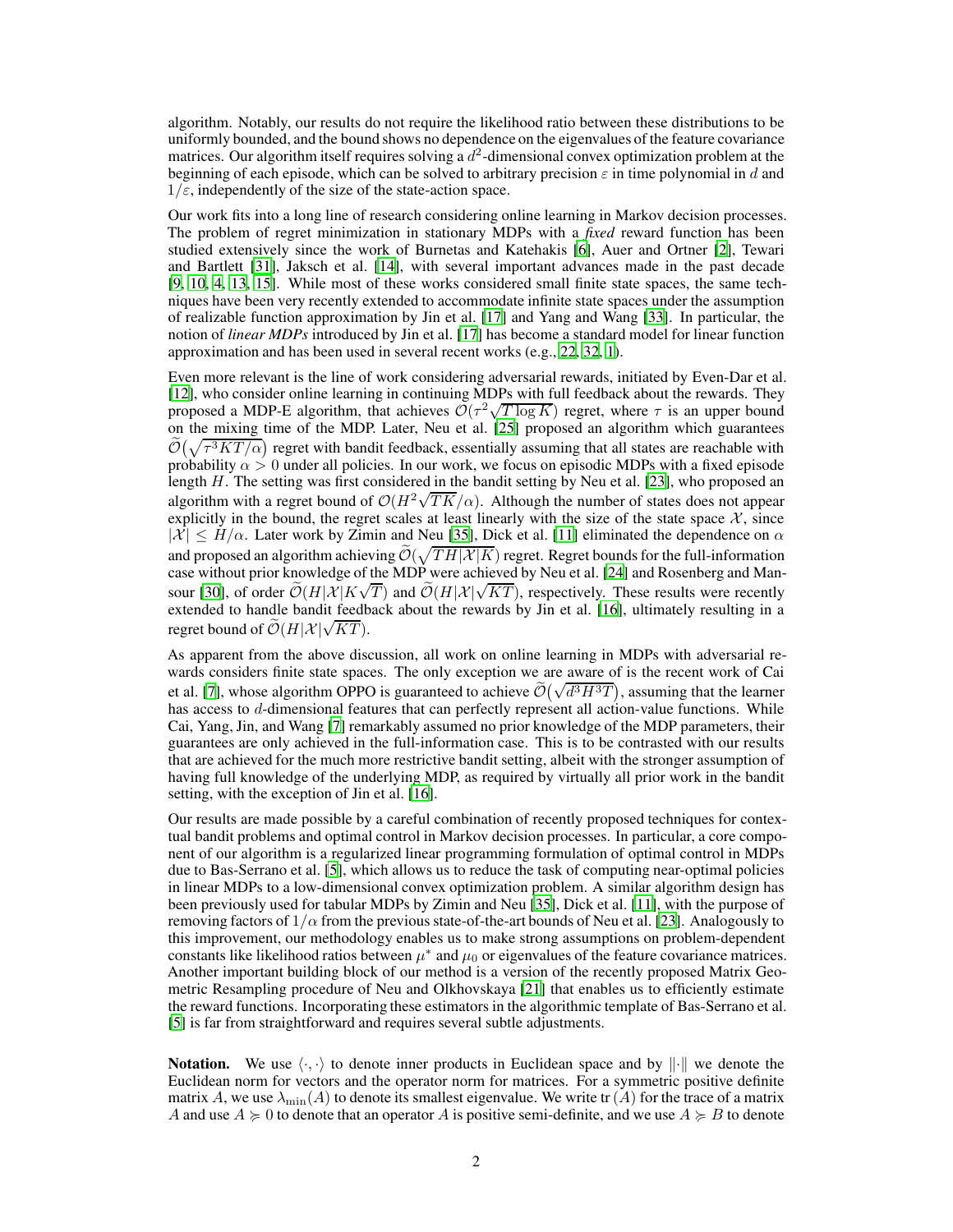$A - B \ge 0$ . For a d-dimensional vector v, we denote the corresponding  $d \times d$  diagonal matrix by diag(v). For a positive integer N, we use [N] to denote the set of positive integers  $\{1, 2, \ldots, N\}$ . Finally, we will denote the set of all probability distributions over any set X by  $\Delta_{\mathcal{X}}$ .

## 2 Preliminaries

An episodic Markovian Decision Process (MDP), denoted by  $M = (\mathcal{X}, \mathcal{A}, H, P, r)$  is defined by a state space X, action space A, episode length  $H \in \mathbb{Z}_+$ , transition function  $P : \mathcal{X} \times \mathcal{A} \to \Delta_{\mathcal{X}}$ and a reward function  $r : \mathcal{X} \times \mathcal{A} \rightarrow [0, 1]$ . For convenience, we will assume that both X and A are finite sets, although we allow the state space  $X$  to be arbitrarily large. Without significant loss of generality, we will assume that the set of available actions is the same  $A$  in each state, with cardinality  $|A| = K$ . Furthermore, without any loss of generality, we will assume that the MDP has a layered structure, satisfying the following conditions:

- The state set X can be decomposed into H disjoint sets:  $X = \bigcup_{h=1}^{H} X_h$ ,
- $\mathcal{X}_1 = \{x_1\}$  and  $\mathcal{X}_H = \{x_1\}$  are singletons,
- transitions are only possible between consecutive layers, that is, for any  $x_h \in \mathcal{X}_h$ , the distribution  $P(\cdot|x, a)$  is supported on  $\mathcal{X}_{h+1}$  for all a and  $h \in [H-1]$ .

These assumptions are common in the related literature (e.g., [23](#page-10-7), [35](#page-11-1), [30](#page-10-9)) and are not essential to our analysis; their primary role is simplifying our notation.

In the present paper, we consider an *online learning* problem where the learner interacts with its environment in a sequence of episodes  $t = 1, 2, \ldots, T$ , facing a different *reward functions*  $r_{t,1}, \ldots, r_{t,H+1}$  selected by a (possibly adaptive) adversary at the beginning of each episode t. Oblivious to the reward function chosen by the adversary, the learner starts interacting with the MDP in each episode from the initial state  $X_{t,1} = x_1$ . At each consecutive step  $h \in [H-1]$  within the episode, the learner observes the state  $X_{t,h}$ , picks an action  $A_{t,h}$  and observes the reward  $r_{t,h}(X_{t,h}, A_{t,h})$ . Then, unless  $h = H$ , the learner moves to the next state  $X_{t,h+1}$ , which is generated from the distribution  $P(\cdot|X_{t,h}, A_{t,h})$ . At the end of step H, the episode terminates and a new one begins. The aim of the learner is to select its actions so that the cumulative sum of rewards is as large as possible.

Our algorithm and analysis will make use of the concept of (stationary stochastic) *policies*  $\pi : \mathcal{X} \to$  $\Delta_{\mathcal{A}}$ . A policy  $\pi$  prescribes a behaviour rule to the learner by assigning probability  $\pi(a|x)$  to taking action a at state x. Let  $\tau^{\pi} = ((X_1, A_1), (X_2, A_2), \ldots, (X_H, A_H))$  be a trajectory generated by following the policy  $\pi$  through the MDP. Then, for any  $x_h \in \mathcal{X}_h$ ,  $a_h \in \mathcal{A}$  we define the occupancy measure  $\mu_h^{\pi}(x, a) = \mathbb{P}_{\pi} [(x, a) \in \tau^{\pi}]$ . We will refer to the collection of these distributions across all layers h as the *occupancy measure* induced by  $\pi$  and denote it as  $\mu^{\pi} = (\mu_1^{\pi}, \mu_2^{\pi}, \dots, \mu_H^{\pi})$ . We will denote the set of all valid occupancy measures by  $U$  and note that this is a convex set, such that for every element  $\mu \in \mathcal{U}$  the following set of linear constraints is satisfied:

<span id="page-2-0"></span>
$$
\sum_{a\in\mathcal{A}}\mu_{h+1}(x,a) = \sum_{x',a'\in\mathcal{X}_h\times\mathcal{A}} P(x|x',a')\mu_h(x',a'), \quad \forall x\in\mathcal{X}_{h+1}, h\in[H-1],\tag{1}
$$

as well as  $\sum_a \mu_1(x_1, a) = 1$ . From every valid occupancy measure  $\mu$ , a stationary stochastic policy  $\pi = \pi_1, \ldots, \pi_{H-1}$  can be derived as  $\pi_{\mu,h}(a|x) = \mu_h(x, a) / \sum_{a'} \mu_h(x, a')$ . For each h, introducing the linear operators E and P through their action on a set state-action distribution  $u_h$  as  $(E^{\dagger}u_h)(x) = \sum_{a \in \mathcal{A}} u_h(x, a)$  and  $(P_h^{\dagger}u_h)(x) = \sum_{x', a' \in \mathcal{X}_h, \mathcal{A}} P(x|x', a')u_h(x', a')$ , the constraints can be simply written as  $E^{\dagger} \mu_{h+1} = P_h^{\dagger} \mu_h$  for each h. We will use the inner product notation for the sum over the set of states and actions:  $\langle \mu_h, r_h \rangle = \sum_{(x,a) \in (\mathcal{X}_h \times \mathcal{A})} \mu_h(x,a) r_{t,h}(x,a)$ . Using this notation, we formulate our objective as selecting a sequence of policies  $\pi_t$  for each episode t in a way that it minimizes the *total expected regret* defined as

$$
\mathfrak{R}_T = \sup_{\pi^*} \sum_{t=1}^T \sum_{h=1}^H \left( \mathbb{E}_{\pi^*} \left[ r_{t,h}(X_h^*, A_h^*) \right] - \mathbb{E}_{\pi_t} \left[ r_t(X_{t,h}, A_{t,h}) \right] \right) = \sup_{\mu^* \in \mathcal{U}} \sum_{t=1}^T \sum_{h=1}^H \left\langle \mu_h^* - \mu_h^{\pi_t}, r_{t,h} \right\rangle,
$$

where the notations  $\mathbb{E}_{\pi^*}$  [·] and  $\mathbb{E}_{\pi_t}$  [·] emphasize that the state-action trajectories are generated by following policies  $\pi^*$  and  $\pi_t$ , respectively. As the above expression suggests, we can reformulate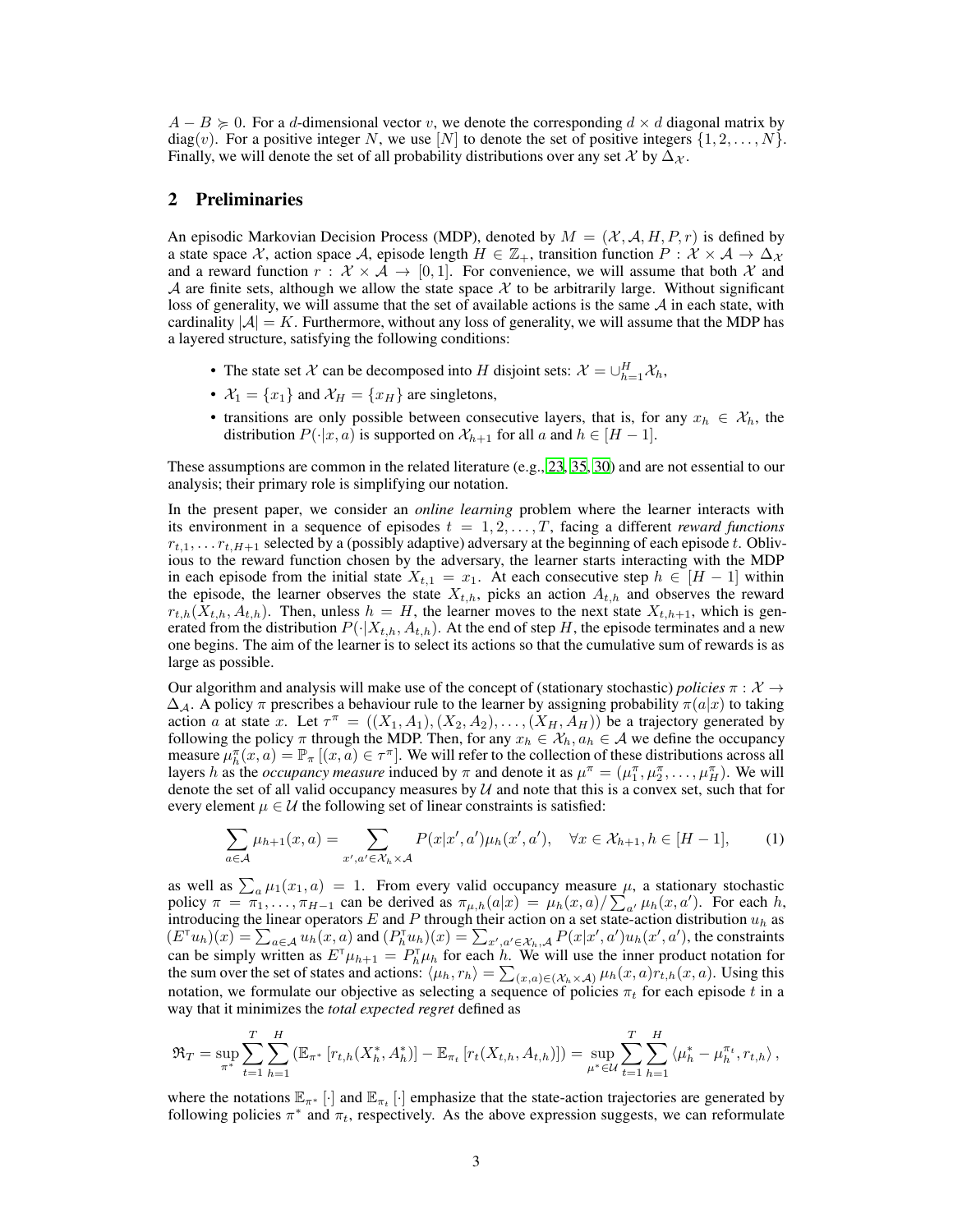our online learning problem as an instance of online linear optimization where in each episode  $t$ , the learner selects an occupancy measure  $\mu_t \in \mathcal{U}$  (with  $\mu_t = \mu^{\pi_t}$ ) and gains reward  $\sum_{h=1}^{H} \langle \mu_{t,h}, r_{t,h} \rangle$ .<br>Intuitively, the regret measures the gap between the total reward gained by the learner and that of the best stationary policy fixed in hindsight, with full knowledge of the sequence of rewards chosen by the adversary. This performance measure is standard in the related literature on online learning in MDPs, see, for example Neu et al. [\[23](#page-10-7)], Zimin and Neu [\[35\]](#page-11-1), Neu et al. [\[24\]](#page-10-8), Rosenberg and Mansour [\[30](#page-10-9)], Cai et al. [\[7\]](#page-9-8).

In this paper, we focus on MDPs with potentially enormous state spaces, which makes it difficult to design computationally tractable algorithms with nontrivial guarantees, unless we make some assumptions. We particularly focus on the classic technique of relying on *linear function approximation* and assuming that the reward functions occurring during the learning process can be written as a linear function of a low-dimensional feature map. We specify the form of function approximation and the conditions our analysis requires as follows:

<span id="page-3-0"></span>**Assumption 1** (Linear MDP with adversarial rewards). *There exists a feature map*  $\varphi : \mathcal{X} \times \mathcal{A} \to \mathbb{R}^d$ *and a collection of d signed measures*  $m = (m_1, \ldots, m_d)$  *on* X, such that for any  $(x, a) \in X \times A$ *the transition function can be written as*

$$
P(\cdot|x,a) = \langle m(\cdot), \varphi(x,a) \rangle.
$$

*Furthermore, the reward function chosen by the adversary in each episode* t *can be written as*

$$
r_{t,h}(x,a) = \langle \theta_{t,h}, \varphi(x,a) \rangle
$$

*for some*  $\theta_{t,h} \in \mathbb{R}^d$ . We assume that the features and the parameter vectors satisfy  $\|\varphi(x, a)\| \leq \sigma$ *and that the first coordinate*  $\varphi_1(x, a) = 1$  *for all*  $(x, a) \in \mathcal{X} \times \mathcal{A}$ *. Also we assume that*  $\|\theta_{t,h}\| \leq R$ *.* 

Online learning under this assumption, but with a fixed reward function, has received substantial attention in the recent literature, particularly since the work of Jin et al. [\[17](#page-10-3)] who popularized the term "Linear MDP" to refer to this class of MDPs. This has quickly become a common assumption for studying reinforcement learning algorithms (Cai et al. [\[7\]](#page-9-8), Jin et al. [\[17\]](#page-10-3), Neu and Pike-Burke [\[22](#page-10-4)], Agarwal et al. [\[1\]](#page-9-6)). This is also a special case of *factored linear models* (Yao et al. [\[34\]](#page-11-2), Pires and Szepesvári [\[29\]](#page-10-12)).

Linear MDPs come with several attractive properties that allow efficient optimization and learning. In this work, we will exploit the useful property shown by Neu and Pike-Burke [\[22\]](#page-10-4) and Bas-Serrano et al. [\[5\]](#page-9-9) that all occupancy measures in a linear MDP can be seen to satisfy a relaxed version of the constraints in Equation [\(1\)](#page-2-0). Specifically, for all h, defining the feature matrix  $\Phi_h \in \mathbb{R}^{(\mathcal{X}_h \times \mathcal{A}) \times d}$ with its action on the distribution u as  $\Phi_h^{\dagger} u = \sum_{x, a \in \mathcal{X}_h, \mathcal{A}} u_h(x, a) \varphi(x, a)$ , we define  $\mathcal{U}_{\Phi}$  as the set of state-action distributions  $(\mu, u) = ((\mu_1, \dots, \mu_H), (u_1, \dots, u_H))$  satisfying the following constraints:

<span id="page-3-1"></span>
$$
E^{\mathsf{T}} u_{h+1} = P_h^{\mathsf{T}} \mu_h \quad (\forall h), \qquad \Phi_h^{\mathsf{T}} u_h = \Phi_h^{\mathsf{T}} \mu_h \quad (\forall h), \qquad E^{\mathsf{T}} u_1 = 1. \tag{2}
$$

It is easy to see that for all feasible  $(\mu, u)$  pairs, u satisfies the original constraints [\(1\)](#page-2-0) if the MDP satisfies Assumption [1:](#page-3-0) since the transition operator can be written as  $P_h = \Phi_h M_h$  for some matrix  $M_h$ . In this case, we clearly have

<span id="page-3-2"></span>
$$
E^{\mathsf{T}} u_{h+1} = P_h^{\mathsf{T}} \mu_h = M_h^{\mathsf{T}} \Phi_h^{\mathsf{T}} \mu_h = M_h^{\mathsf{T}} \Phi_h^{\mathsf{T}} u_h = P_h^{\mathsf{T}} u_h,\tag{3}
$$

showing that any feasible  $u$  is indeed a valid occupancy measure. Furthermore, due to linearity of the rewards in  $\Phi$ , we also have  $\langle u_h, r_{t,h} \rangle = \langle \mu_h, r_{t,h} \rangle$  for all feasible  $(\mu, u) \in \mathcal{U}_{\Phi}$ . While the number of variables and constraints in Equation [\(2\)](#page-3-1) is still very large, it has been recently shown that approximate linear optimization over this set can be performed tractably [\[22,](#page-10-4) [5\]](#page-9-9). Our own algorithm design described in the next section will heavily build on these recent results.

## 3 Algorithm and main results

This section presents our main contributions: a new efficient algorithm for the setting described above, along with its performance guarantees. Our algorithm design is based on a reduction to online linear optimization, exploiting the structural results established in the previous section. In particular, we will heavily rely on the algorithmic ideas established by Bas-Serrano et al. [\[5](#page-9-9)], who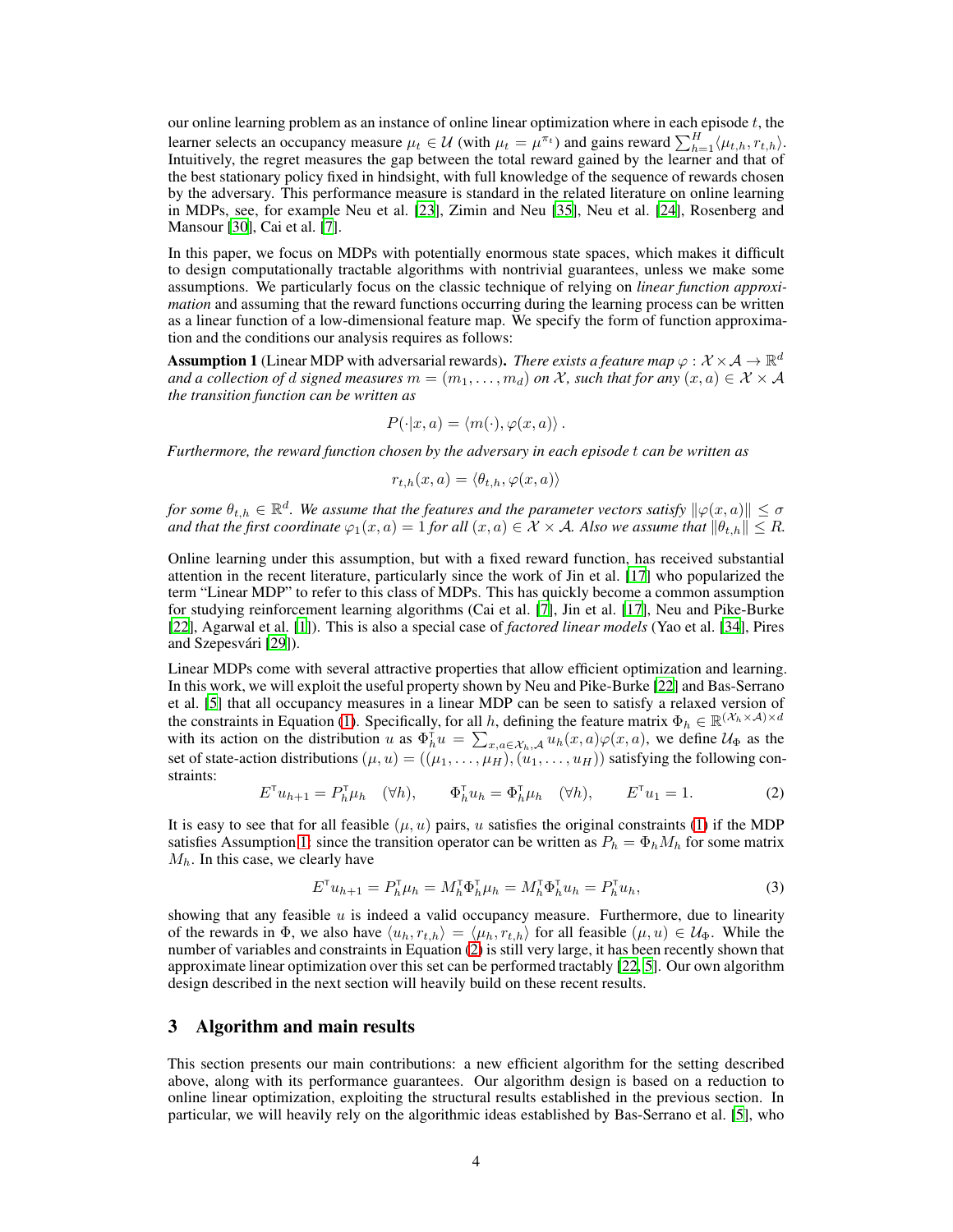proposed an efficient reduction of approximate linear optimization over the high-dimensional set  $\mathcal{U}_{\Phi}$ to a low-dimensional convex optimization problem. Another key component of our algorithm is an efficient estimator of the reward vectors  $\theta_{t,h}$  based on the work of Neu and Olkhovskaya [\[21\]](#page-10-11). For reasons that we will clarify in Section [4,](#page-7-0) accommodating these reward estimators into the framework of Bas-Serrano et al. [\[5\]](#page-9-9) is not straightforward and necessitates some subtle changes.

## 3.1 The policy update rule

Our algorithm is an instantiation of the well-known "Follow the Regularized Leader" (FTRL) template commonly used in the design of modern online learning methods (see, e.g., [26\)](#page-10-13). We will make the following design choices:

• The decision variables will be the vector  $(\mu, u) \in \mathbb{R}^{2(\mathcal{X} \times \mathcal{A})}$ , with the feasible set  $\mathcal{U}_{\Phi}^2$ defined through the constraints

<span id="page-4-2"></span>
$$
E^{\mathsf{T}} u_h = P_h^{\mathsf{T}} \mu_h \quad (\forall h), \qquad \Phi_h^{\mathsf{T}} \text{diag}(u_h) \Phi_h = \Phi_h^{\mathsf{T}} \text{diag}(\mu_h) \Phi_h \quad (\forall h). \tag{4}
$$

These latter constraints ensure that the feature covariance matrices under u and  $\mu$  will be identical, which is necessary for technical reasons that will be clarified in Section [4.](#page-7-0) Notice that, due to our assumption that  $\varphi_1(x, a) = 1$ , we have  $\mathcal{U}^2_{\Phi} \subseteq \mathcal{U}_{\Phi}$ , so all feasible u's continue to be feasible for the original constraints [\(1\)](#page-2-0).

• The regularization function will be chosen as  $\frac{1}{\eta}D(\mu||\mu_0) + \frac{1}{\alpha}D_C(u||\mu_0)$  for some positive regularization parameters  $\eta$  and  $\alpha$ , where  $\mu_0$  is the occupancy measure induced by the uniform  $\pi_0$  with  $\pi_0(a|x) = \frac{1}{K}$  for all x, a, and D and  $D_C$  are the marginal and conditional relative entropy functions respectively defined as  $D(\mu \| \mu_0) = \sum_{h=1}^{H} D(\mu_h \| \mu_{0,h})$ and  $D_C(\mu||\mu_0) = \sum_{h=1}^H D_C(\mu_h||\mu_{0,h})$  with

$$
D(\mu_h \| \mu_{0,h}) = \sum_{(x,a) \in (\mathcal{X}_h \times \mathcal{A})} \mu_h(x,a) \log \frac{\mu_h(x,a)}{\mu_{0,h}(x,a)}, \text{ and}
$$

$$
D_C(\mu_h \| \mu_{0,h}) = \sum_{(x,a) \in (\mathcal{X}_h \times \mathcal{A})} \mu_h(x,a) \log \frac{\pi_{\mu,h}(a|x)}{\pi_{0,h}(a|x)}.
$$

With these choices, the updates of our algorithm in each episode will be given by

$$
(\mu_t, u_t) = \arg \max_{(\mu, u) \in \mathcal{U}_{\Phi}^2} \left\{ \sum_{s=1}^{t-1} \sum_{h=1}^{H-1} \langle \mu_h, \hat{r}_{s,h} \rangle - \frac{1}{\eta} D(\mu \| \mu_0) - \frac{1}{\alpha} D_C(u \| \mu_0) \right\}
$$
(5)

where  $\hat{r}_{t,h} \in \mathbb{R}^{\mathcal{X} \times \mathcal{A}}$  is an estimator of the reward function  $r_{t,h}$  that will be defined shortly.

As written above, it is far from obvious if these updates can be calculated efficiently. The following result shows that, despite the apparent intractability of the maximization problem, it is possible to reduce the above problem into a  $d^2$ -dimensional unconstrained convex optimization problem:

<span id="page-4-1"></span>**Proposition 1.** *Define for each*  $h \in [H-1]$ *, a matrix*  $Z_h \in \mathbb{R}^{d \times d}$  *and let matrix*  $Z \in \mathbb{R}^{d \times d(H-1)}$ *be defined as*  $Z = (Z_1, \ldots, Z_{H-1})$ . We will write  $h(x) = h$ , if  $x \in \mathcal{X}_h$ . Define the Q-function taking values  $Q_Z(x,a) = \varphi(x,a)^\intercal Z_{h(x)} \varphi(x,a)$  and define the value function

<span id="page-4-0"></span>
$$
V_Z(x) = \frac{1}{\alpha} \log \left( \sum_{a \in A(x)} \pi_0(a|x) e^{\alpha Q_Z(x,a)} \right)
$$

*For any*  $h \in [H - 1]$  *and for any*  $x \in \mathcal{X}_h$ ,  $a \in A(x)$ , denote  $P_{x,a}V_Z = \sum_{x' \in \mathcal{X}_{h(x)+1}} P(x'|x, a)V_Z(x')$  *and*  $\Delta_{t,Z}(x, a) = \sum_{s=1}^{t-1} \hat{r}_{s,h(x)}(x, a) + P_{x,a}V_Z - Q_Z(x, a)$ . *Then, the optimal solution of the optimization problem [\(5\)](#page-4-0) is given as*

$$
\widehat{\pi}_{t,h}(a|x) = \pi_0(a|x)e^{\alpha\left(Q_{Z_t^*}(x,a) - V_{Z_t^*}(x)\right)},
$$
  

$$
\widehat{\mu}_{t,h}(x,a) \propto \mu_0(x,a)e^{\eta\Delta_{t,Z_t^*}(x,a)},
$$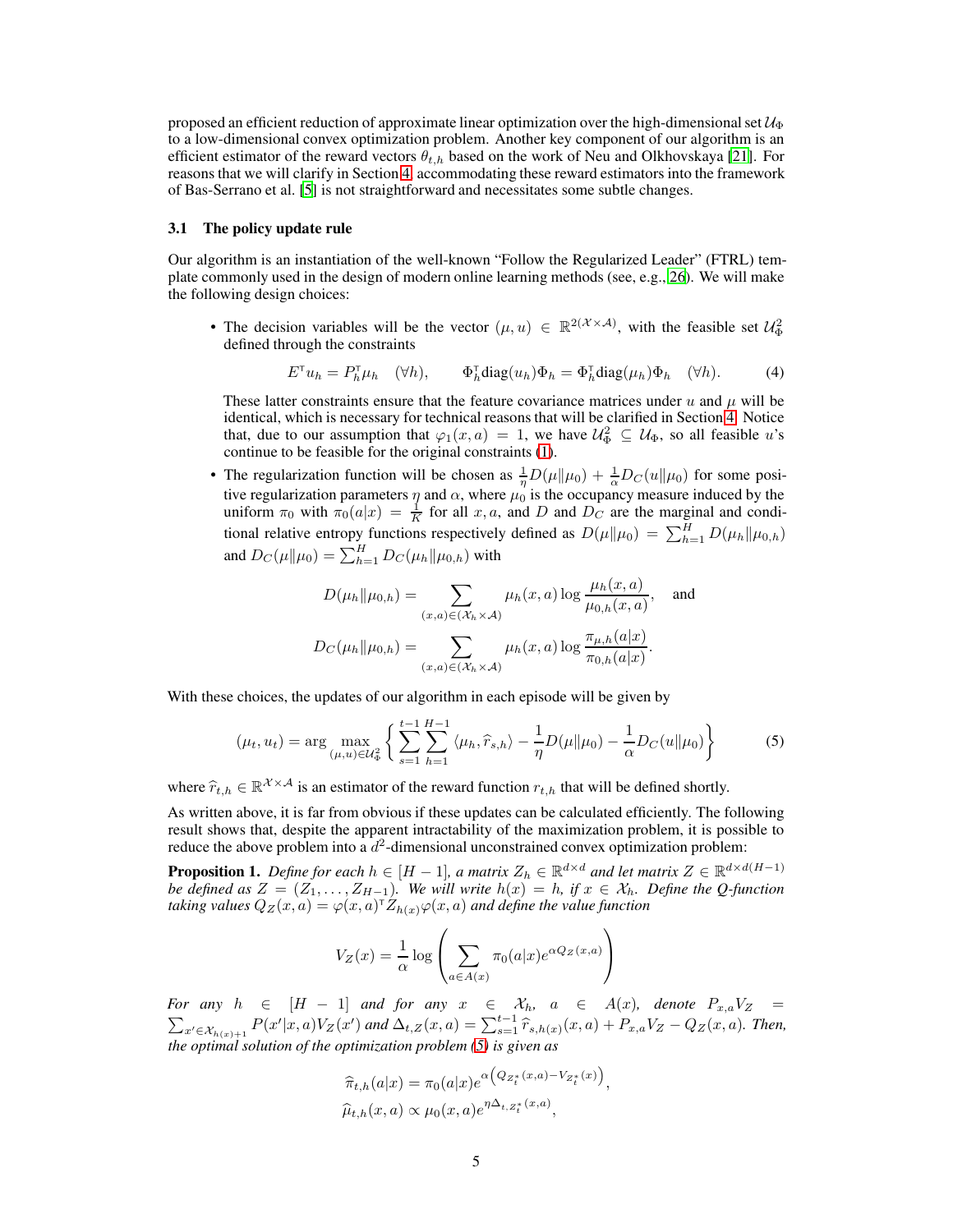where  $Z_t^* = (Z_{t,1}^*, \ldots, Z_{t,H-1}^*)$  *is the minimizer of the convex function* 

$$
\mathcal{G}_t(Z) = \frac{1}{\eta} \sum_{h=1}^{H-1} \log \left( \sum_{x \in \mathcal{X}_h, a \in A(x)} \mu_0(x, a) e^{\eta \Delta_{t, Z}(x, a)} \right) + V_Z(x_1).
$$
 (6)

A particular merit of this result is that it gives an explicit formula for the policy  $\pi_t$  that induces the optimal occupancy measure  $u_t$ , and that  $\pi_t(a|x)$  can be evaluated straightforwardly as a function of the features  $\varphi(x, a)$  and the parameters  $Z_t^*$ . The proof of the result is based on Lagrangian duality, and mainly follows the proof of Proposition 1 in Bas-Serrano et al. [\[5](#page-9-9)], with some subtle differences due to the episodic setting we consider and the appearance of the constraints  $\Phi_h^{\dagger}$ diag $(u_h)\Phi_h =$  $\Phi_h^{\dagger}$ diag $(\mu_h)\bar{\Phi}_h$ . The proof is presented in Appendix [A.1.](#page-12-0)

The proposition above inspires a very straightforward implementation that is presented as Algorithm [1.](#page-5-0) Due to the direct relation with the algorithm of Bas-Serrano et al. [\[5](#page-9-9)], we refer to this method as ONLINE Q-REPS, where Q-REPS stands for "Relative Entropy Policy Search with Qfunctions". ONLINE Q-REPS adapts the general idea of Q-REPS to the online setting in a similar way as the O-REPS algorithm of Zimin and Neu [\[35](#page-11-1)] adapted the Relative Entropy Policy Search method of Peters et al. [\[28\]](#page-10-14) to regret minimization in tabular MDPs with adversarial rewards. While O-REPS would in principle be still applicable to the large-scale setting we study in this paper and would plausibly achieve similar regret guarantees, its implementation would be nearly impossible due to the lack of the structural properties enjoyed by ONLINE Q-REPS, as established in Proposition [1.](#page-4-1)

## <span id="page-5-0"></span>Algorithm 1 ONLINE Q-REPS

**Parameters:**  $\eta, \alpha > 0$ , exploration parameter  $\gamma \in (0, 1)$ , **Initialization:** Set  $\hat{\theta}_{1,h} = 0$  for all h, compute  $Z_1$ . For  $t = 1, \ldots, T$ , repeat: • Draw  $Y_t \sim \text{Ber}(\gamma)$ , • For  $h = 1, \ldots, H$ , do:

– Observe  $X_{t,h}$  and, for all  $a \in \mathcal{A}(X_{t,h})$ , set

$$
\pi_{t,h}(a|X_{t,h}) = \pi_{0,h}(a|X_{t,h})e^{\alpha(Q_{Z_t}(X_{t,h},a)-V_{Z_t}(X_{t,h}))},
$$

- if  $Y = 0$ , draw  $A_{t,h} \sim \pi_{t,h}(\cdot | X_{t,h})$ , otherwise draw  $A_{t,h} \sim \pi_{0,h}(\cdot | X_{t,h})$ , – observe the reward  $r_{t,h}(X_{t,h}, A_{t,h})$ .
- Compute  $\widehat{\theta}_{t,1}, \ldots, \widehat{\theta}_{t,H-1}, Z_{t+1}.$

#### 3.2 The reward estimator

We now turn to describing the reward estimators  $\hat{r}_{t,h}$ , which will require several further definitions. Specifically, a concept of key importance will be the following *feature covariance matrix*:

$$
\Sigma_{t,h} = \mathbb{E}_{\pi_t} \left[ \varphi(X_{t,h}, A_{t,h}) \varphi(X_{t,h}, A_{t,h})^{\mathsf{T}} \right].
$$

Making sure that  $\Sigma_{t,h}$  is invertible, we can define the estimator

$$
\widetilde{\theta}_{t,h} = \Sigma_{t,h}^{-1} \varphi(X_{t,h}, A_{t,h}) r_{t,h}(X_{t,h}, A_{t,h}). \tag{7}
$$

This estimate shares many similarities with the estimates that are broadly used in the literature on adversarial linear bandits [\[18,](#page-10-15) [3,](#page-9-10) [8\]](#page-9-11). It is easy to see that  $\hat{\theta}_{t,h}$  is an unbiased estimate of  $\theta_{t,h}$ :

$$
\mathbb{E}_t\left[\widetilde{\theta}_{t,h}\right] = \mathbb{E}_t\left[\Sigma_{t,h}^{-1}\varphi(X_{t,h}, A_{t,h})\varphi(X_{t,h}, A_{t,h})^\mathsf{T}\theta_{t,h}\right] = \Sigma_{t,h}^{-1}\Sigma_{t,h}\theta_{t,h} = \theta_{t,h}.
$$

Unfortunately, exact computation of  $\Sigma_{t,h}$  is intractable. To address this issue, we propose a method to directly estimate the inverse of the covariance matrix  $\Sigma_{t,h}$  by adapting the Matrix Geometric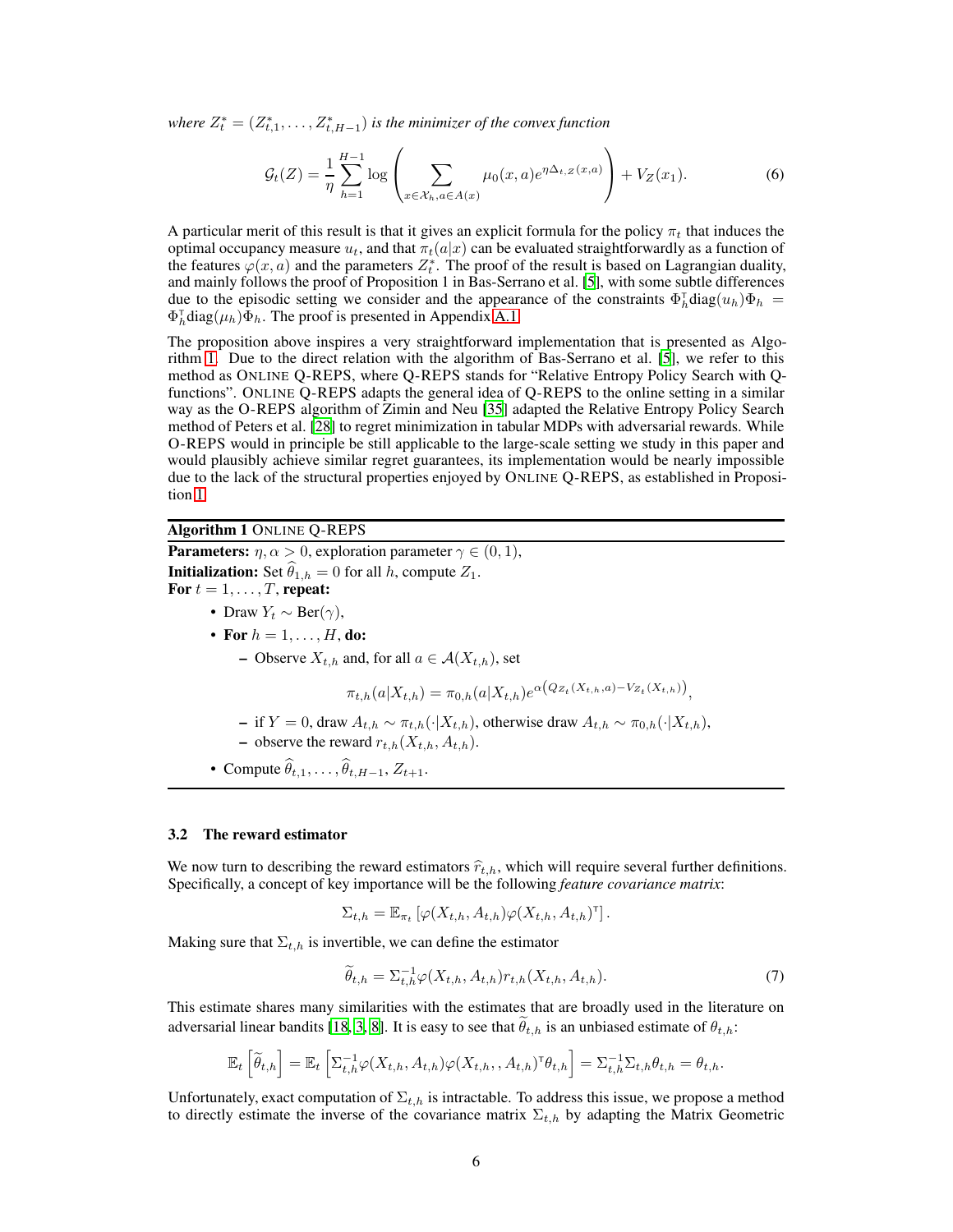Resampling method of Neu and Olkhovskaya [\[21\]](#page-10-11) (which itself is originally inspired by the Geo-metric Resampling method of [19](#page-10-16), [20](#page-10-17)). Our adaptation has two parameters  $\beta > 0$  and  $M \in \mathbb{Z}_+$ , and generates an estimate of the inverse covariance matrix through the following procedure<sup>[1](#page-6-0)</sup>:

Matrix Geometric Resampling **Input:** simulator of P, policy  $\widetilde{\pi}_t = (\widetilde{\pi}_{t,1}, \ldots, \widetilde{\pi}_{t, H-1}).$ For  $i = 1, \ldots, M$ , repeat: 1. Simulate a trajectory  $\tau(i) = \{(X_1(i), A_1(i)), \ldots, (X_{H-1}(i), A_{H-1}(i))\}$ , following the policy  $\tilde{\pi}_t$  in P, 2. For  $h = 1, ..., H - 1$ , repeat: Compute (a)  $B_{i,h} = \varphi(X_h(i), A_h(i)) \varphi(X_h(i), A_h(i))$ <sup>T</sup>, (b)  $C_{i,h} = \prod_{j=1}^{i} (I - \beta B_{j,h}).$ **Return**  $\widehat{\Sigma}_{t,h}^+ = \beta I + \beta \sum_{i=1}^M C_{i,h}$  for all  $h \in [H-1]$ .

Based on the above procedure, we finally define our estimator as

$$
\widehat{\theta}_{t,h} = \widehat{\Sigma}_{t,h}^+ \varphi(X_{t,h}, A_{t,h}) r_{t,h}(X_{t,h}, A_{t,h}).
$$

The idea of the estimate is based on the truncation of the Neumann-series expansion of the matrix  $\Sigma_{t,h}^{-1}$  at the Mth order term. Then, for large enough M, the matrix  $\Sigma_{t,h}^{+}$  is a good estimator of the inverse covariance matrix, which will be quantified formally in the analysis. For more intuition on the estimate, see section 3.2. in Neu and Olkhovskaya [\[21](#page-10-11)]. With a careful implementation explained in Appendix [B,](#page-17-0)  $\hat{\theta}_{t,h}$  can be computed in  $O(MHKd)$  time, using M calls to the simulator.

#### 3.3 The regret bound

We are now ready to state our main result: a bound on the expected regret of ONLINE Q-REPS. During the analysis, we will suppose that all the optimization problems solved by the algorithm are solved up to an additive error of  $\varepsilon \geq 0$ . Furthermore, we will denote the covariance matrix generated by the uniform policy at layer h as  $\Sigma_{0,h}$ , and make the following assumption:

<span id="page-6-1"></span>**Assumption 2.** *The eigenvalues of*  $\Sigma_{0,h}$  *for all h are lower bounded by*  $\lambda_{\min} > 0$ *.* 

Our main result is the following guarantee regarding the performance of ONLINE Q-REPS:

<span id="page-6-2"></span>**Theorem [1](#page-3-0).** *Suppose that the MDP satisfies Assumptions 1 and [2](#page-6-1) and*  $\lambda_{\min} > 0$ *. Furthermore, suppose that, for all t,*  $Z_t$  *satisfies*  $\mathcal{G}_t(Z_t) \le \min_Z \mathcal{G}_t(Z) + \varepsilon$  *for some*  $\varepsilon \ge 0$ *. Then, for*  $\gamma \in (0,1)$ *,*  $\widehat{M} \geq 0$ , any positive  $\eta \leq \frac{2}{(M+2)H}$  and any positive  $\beta \leq \frac{1}{2\sigma^2}$ , the expected regret of ONLINE Q-REPS *over* T *episodes satisfies*

$$
\mathfrak{R}_T \le 2T\sigma RH \cdot \exp\left(-\gamma\beta\lambda_{\min}M\right) + \gamma HT + \eta H dT\frac{4}{3} + \frac{1}{\eta}D(\mu^* \|\mu_0) + \frac{1}{\alpha}D_C(u^* \|\mu_0) + \sqrt{\alpha \varepsilon}(M+2)HT.
$$

*Furthermore, letting*  $\beta = \frac{1}{2\sigma^2}$ ,  $M = \left[\frac{2\sigma^2 \log(TH\sigma R)}{\gamma \lambda_{\min}}\right]$ ,  $\eta = \frac{1}{\sqrt{TdH}}$ ,  $\alpha = \frac{1}{\sqrt{TdH}}$  and  $\gamma = \frac{1}{\sqrt{TH}}$  and *supposing that* T *is large enough so that the above constraints on*  $M, \gamma, \eta$  *and*  $\beta$  *are satisfied, we also have*

$$
\Re_T \le \sqrt{dHT} \left( 2 + D(\mu^* \| \mu_0) + D_C(u^* \| \mu_0) \right) + \sqrt{HT} + \sqrt{\varepsilon} T^{5/4} (Hd)^{1/4} + 2.
$$

Thus, when all optimization problems are solved up to precision  $\varepsilon = T^{-3/2}$ , the regret of ONLINE Q-REPS is guaranteed to be of  $\mathcal{O}(\sqrt{dHTD(\mu^*||\mu_0)})$ .

<span id="page-6-0"></span><sup>&</sup>lt;sup>1</sup>The version we present here is a naïve implementation, optimized for readability. We present a more practical variant in Appendix [B](#page-17-0)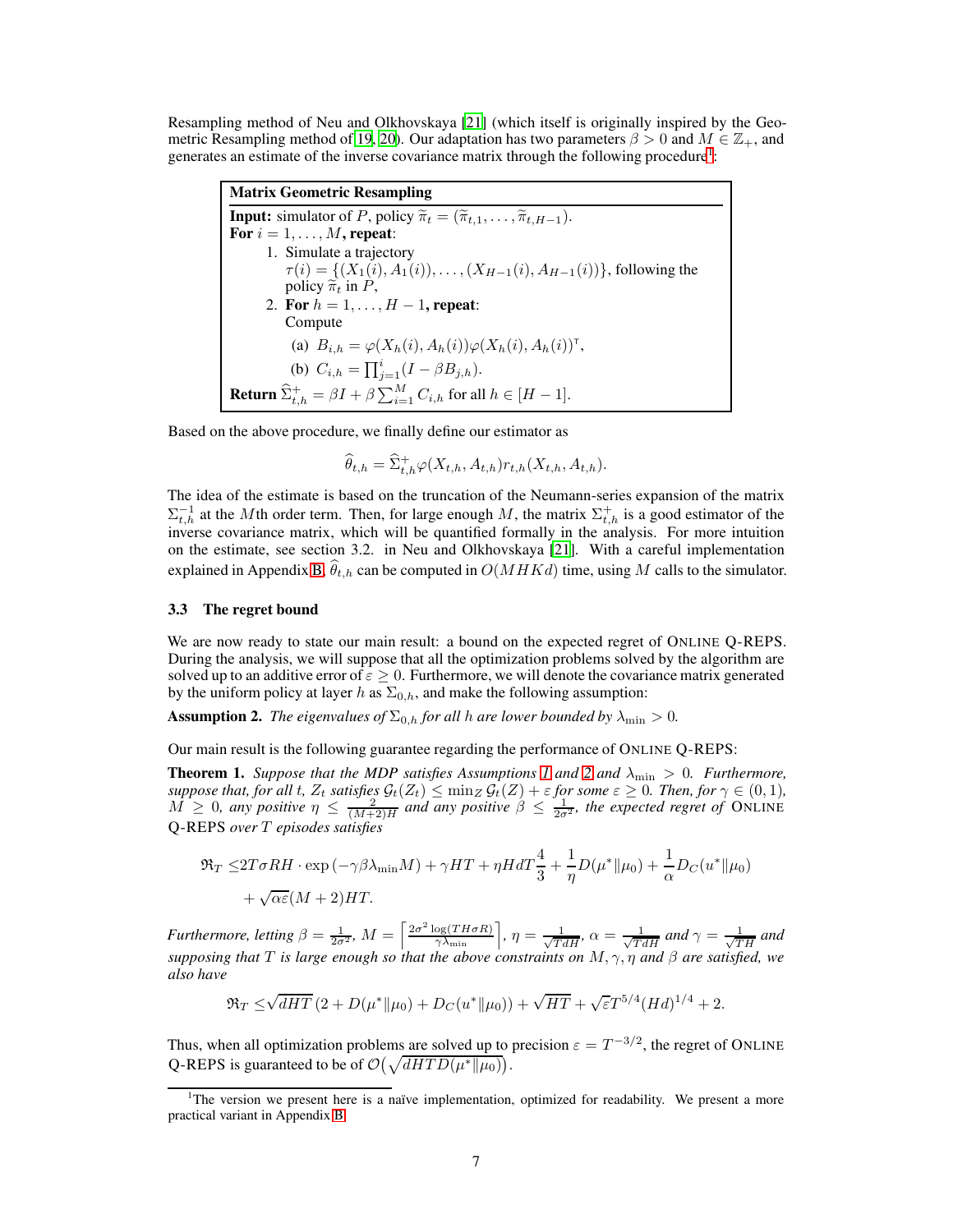#### <span id="page-7-2"></span>3.4 Implementation

While Proposition [1](#page-4-1) establishes the form of the ideal policy updates  $\pi_t$  through the solution of an unconstrained convex optimization problem, it is not obvious that this optimization problem can be solved efficiently. Indeed, one immediate challenge in optimizing  $\mathcal{G}_t$  is that its gradient takes the form

$$
\nabla \mathcal{G}_t(Z) = \sum_{x,a} \widetilde{\mu}_Z(x,a) \left( \varphi(x,a) \varphi(x,a)^{\mathsf{T}} - \sum_{x',a'} P(x'|x,a) \pi_Z(a'|x') \varphi(x',a') \varphi(x',a')^{\mathsf{T}} \right),
$$

where  $\tilde{\mu}_Z(x, a) = \frac{\mu_0(x, a) \exp(\eta \Delta_Z(x, a))}{\sum_{x', a'} \mu_0(x', a') \exp(\eta \Delta_Z(x', a'))}$ . Sampling from this latter distribution (and thus obtaining unbiased estimators of  $\nabla \mathcal{G}_t(Z)$ ) is problematic due to the intractable normalization constant.

This challenge can be addressed in a variety of ways. First, one can estimate the gradients via weighted importance sampling from the distribution  $\tilde{\mu}_Z$  and using these in a stochastic optimization procedure. This approach has been recently proposed and analyzed for an approximate implementa-tion of REPS by Pacchiano et al. [\[27\]](#page-10-18), who showed that it results in  $\varepsilon$ -optimal policy updates given polynomially many samples in  $1/\varepsilon$ . Alternatively, one can consider an empirical counterpart of the loss function replacing the expectation with respect to  $\mu_0$  with an empirical average over a number of i.i.d. samples drawn from the same distribution. The resulting loss function can then be optimized via standard stochastic optimization methods. This approach has been proposed and analyzed by Bas-Serrano et al. [\[5\]](#page-9-9). We describe the specifics of this latter approach in Appendix [C.](#page-18-0)

## <span id="page-7-0"></span>4 Analysis

This section gives the proof of Theorem [1](#page-6-2) by stating the main technical results as lemmas and putting them together to obtain the final bound. In the first part of the proof, we show the upper bound on the auxiliary regret minimization game with general reward inputs and ideal updates. Then, we relate this quantity to the true expected regret by taking into account the properties of our reward estimates and the optimization errors incurred when calculating the updates. The proofs of all the lemmas are deferred to Appendix [A.](#page-12-1)

We start by defining the idealized updates  $(\hat{\mu}_t, \hat{u}_t)$  obtained by solving the update steps in Equa-tion [\(5\)](#page-4-0) exactly, and we let  $u_t$  be the occupancy measure induced by policy  $\pi_t$  that is based on the near-optimal parameters  $Z_t$  satisfying  $\mathcal{G}_t(Z_t) \le \min_z \mathcal{G}_t(Z) + \varepsilon$ . We will also let  $\mu_t$  be the occupancy measure resulting from mixing  $u_t$  with the exploratory distribution  $\mu_0$  and note that  $\mu_{t,h} = (1 - \gamma)u_{t,h} + \gamma\mu_{t,h}$ . Using this notation, we will consider an auxiliary online learning problem with the sequence of reward functions given as  $\hat{r}_{t,h}(x, a) = \langle \varphi(x, a), \hat{\theta}_{t,h} \rangle$ , and study the performance of the idealized sequence  $(\widehat{\mu}_t, \widehat{u}_t)$  therein:

$$
\widehat{\mathfrak{R}}_T = \sum_{t=1}^T \sum_{h=1}^{H-1} \langle \mu_h^* - \widehat{u}_{t,h}, \widehat{r}_{t,h} \rangle.
$$

Our first lemma bounds the above quantity:

<span id="page-7-1"></span>**Lemma 1.** Suppose that  $\widehat{\theta}_{t,h}$  is such that  $|\eta \cdot \langle \varphi(x,a), \widehat{\theta}_{t,h} \rangle| < 1$  holds for all x, a. Then, the *auxiliary regret satisfies*

$$
\widehat{\mathfrak{R}}_T \leq \eta \sum_{t=1}^T \sum_{h=1}^{H-1} \langle \widehat{\mu}_{t,h}, \widehat{r}_{t,h}^2 \rangle + \frac{1}{\eta} D(\mu^* \| \mu_0) + \frac{1}{\alpha} D_C(u^* \| \mu_0).
$$

While the proof makes use of a general potential-based argument commonly used for analyzing FTRL-style algorithms, it involves several nontrivial elements exploiting the structural results concerning ONLINE Q-REPS proved in Proposition [1.](#page-4-1) In particular, these properties enable us to upper bound the potential differences in a particularly simple way. The main term on contributing to the regret  $\hat{\mathfrak{R}}_T$  can be bounded as follows: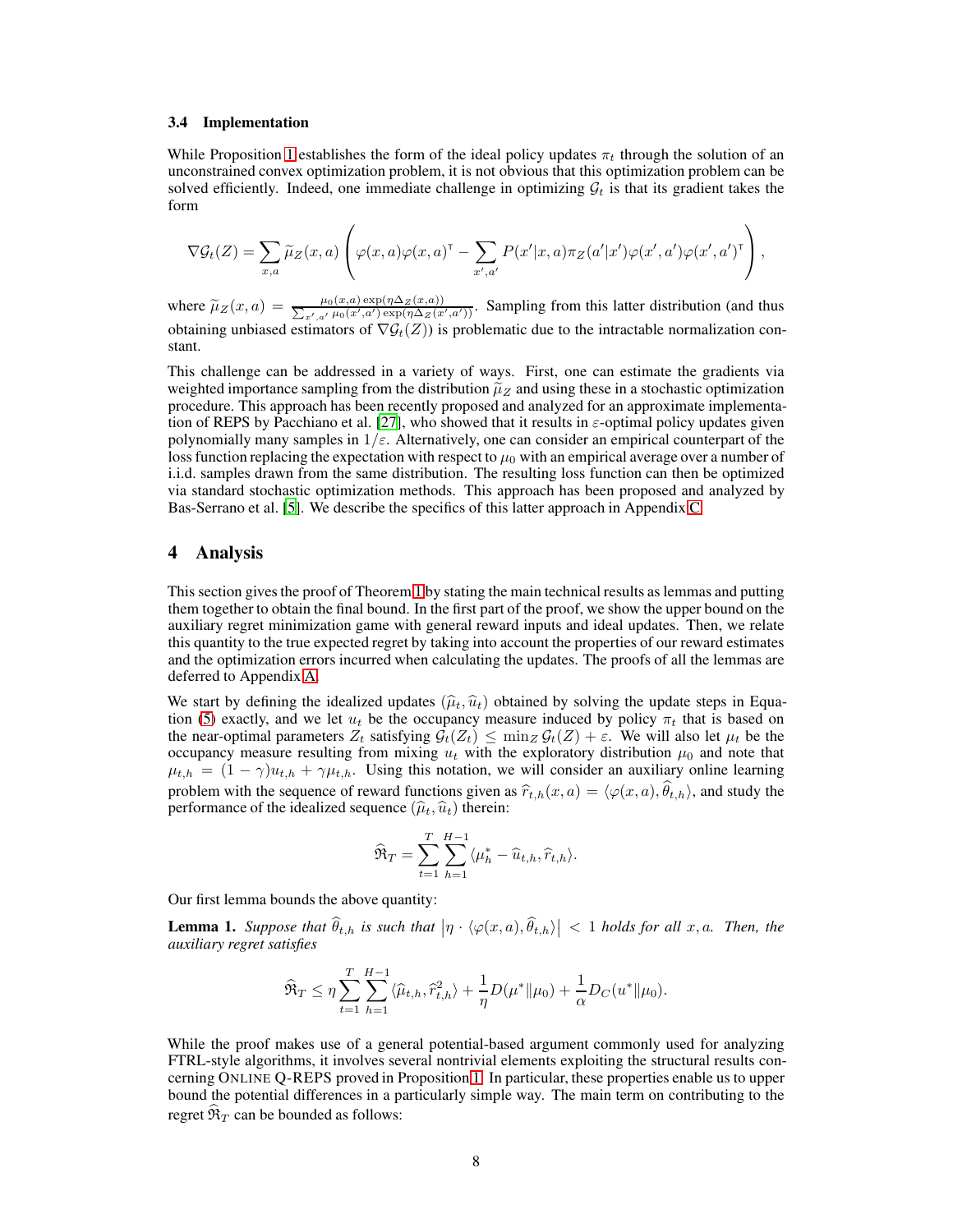<span id="page-8-1"></span>**Lemma 2.** Suppose that  $\varphi(X_{t,h}, a)$  is satisfying  $\|\varphi(X_{t,h}, a)\|_2 \leq \sigma$  for any  $a, 0 < \beta \leq \frac{1}{2\sigma^2}$  and  $M > 0$ *. Then for each t and h,* 

$$
\mathbb{E}_t\left[\langle \widehat{\mu}_{t,h}, \widehat{r}_{t,h}^2 \rangle\right] \leq \frac{4d}{3(1-\gamma)} + (M+1)^2 \left\|\widehat{u}_{t,h} - u_{t,h}\right\|_1.
$$

The proof of this claim makes heavy use of the fact that  $\langle \hat{\mu}_{t,h}, \hat{r}_{t,h}^2 \rangle = \langle \hat{u}_{t,h}, \hat{r}_{t,h}^2 \rangle$ , which is ensured by the construction of the reward estimator  $\hat{r}_{t,h}$  and the constraints on the feature covariance matrices in Equation [\(4\)](#page-4-2). This property is not guaranteed to hold under the first-order constraints [\(2\)](#page-3-1) used in the previous works of Neu and Pike-Burke [\[22\]](#page-10-4) and Bas-Serrano et al. [\[5](#page-9-9)], which eventually justifies the higher complexity of our algorithm.

It remains to relate the auxiliary regret to the actual regret. The main challenge is accounting for the mismatch between  $\mu_t$  and  $u_t$ , and the bias of  $\hat{r}_t$ , denoted as  $b_{t,h}(x, a) = \mathbb{E}_t [\hat{r}_{t,h}(x, a)] - r_{t,h}(x, a)$ . To address these issues, we observe that for any  $t, h$ , we have

$$
\langle \mu_{t,h}, r_{t,h} \rangle = \langle (1 - \gamma)u_{t,h} + \gamma \mu_{0,h}, r_{t,h} \rangle = \langle (1 - \gamma)\hat{u}_{t,h} + \gamma \mu_{0,h}, r_{t,h} \rangle + (1 - \gamma) \langle u_{t,h} - \hat{u}_{t,h}, r_{t,h} \rangle
$$
  
\n
$$
\geq \mathbb{E}_t \left[ \langle (1 - \gamma)\hat{u}_{t,h} + \gamma \mu_{0,h}, \hat{r}_{t,h} \rangle \right] + \|b_{t,h}\|_{\infty} + (1 - \gamma) \|u_{t,h} - \hat{u}_{t,h}\|_1,
$$

where in the last step we used the fact that  $||r_{t,h}||_{\infty} \leq 1$ . After straightforward algebraic manipulations, this implies that the regret can be bounded as

<span id="page-8-0"></span>
$$
\mathfrak{R}_T \leq (1 - \gamma) \mathbb{E} \left[ \widehat{\mathfrak{R}}_T \right] + \sum_{t=1}^T \sum_{h=1}^H \mathbb{E} \left[ \gamma \langle \mu_{0,h} - \mu_h^*, r_{t,h} \rangle + ||\widehat{u}_{t,h} - u_{t,h}||_1 + ||b_{t,h}||_\infty \right]. \tag{8}
$$

In order to proceed, we need to verify the condition  $|\eta \cdot \langle \varphi(x, a), \hat{\theta}_{t,h} \rangle| < 1$  so that we can apply Lemma [1](#page-7-1) to bound  $\widehat{\mathfrak{R}}_T$ . This is done in the following lemma:

<span id="page-8-2"></span>**Lemma 3.** *Suppose that*  $\eta \leq \frac{2}{(M+2)}$ *. Then, for all, t, h, the reward estimates satisfy*  $\eta \left\| \hat{r}_{t,h} \right\|_{\infty} < 1$ *.* 

Proceeding under the condition  $\eta(M + 1)$  $\eta(M + 1)$  $\eta(M + 1)$ , we can apply Lemma 1 to bound the first term on the right-hand side of Equation [\(8\)](#page-8-0), giving

$$
\Re_T \leq \frac{D(\mu^* \| \mu_0)}{\eta} + \frac{D_C(u^* \| \mu_0)}{\alpha} + \frac{4\eta dHT}{3} + \gamma HT + \sum_{t,h} \mathbb{E} \left[ (M+2) \left\| \widehat{u}_{t,h} - u_{t,h} \right\|_1 + \left\| b_{t,h} \right\|_\infty \right].
$$

It remains to bound the bias of the reward estimators and the effect of the optimization errors that result in the mismatch between  $u_t$  and  $\hat{u}_t$ . The following lemma shows that this mismatch can be directly controlled as a function of the optimization error:

<span id="page-8-4"></span>**Lemma 4.** *The following bound is satisfied for all t and h:*  $\left\|\hat{u}_{t,h} - u_{t,h}\right\|_1 \leq \sqrt{2\alpha \varepsilon}$ .

<span id="page-8-3"></span>The final element in the proof is the following lemma that bounds the bias of the estimator: **Lemma 5.** *For*  $M \geq 0$ ,  $\beta = \frac{1}{2\sigma^2}$ , we have  $||b_{t,h}||_{\infty} \leq \sigma R \exp(-\gamma \beta \lambda_{\min} M)$ .

Putting these bounds together with the above derivations concludes the proof of Theorem [1.](#page-6-2)

## 5 Discussion

This paper studies the problem of online learning in MDPs, merging two important lines of work on this problem concerned with linear function approximation [\[17,](#page-10-3) [7\]](#page-9-8) and bandit feedback with adversarial rewards [\[23](#page-10-7), [25](#page-10-6), [35\]](#page-11-1). Our results are the first in this setting and not directly comparable with any previous work, although some favorable comparisons can be made with previous results in related settings. In the tabular setting where  $d = |\mathcal{X}||\mathcal{A}|$ , our bounds exactly recover the minimax optimal guarantees first achieved by the O-REPS algorithm of Zimin and Neu [\[35](#page-11-1)]. For realizable linear function approximation, the work closest to ours is that of Cai et al. [\[7\]](#page-9-8), who prove bounds of order  $\sqrt{d^2H^3T}$ , which is worse by a factor of  $\sqrt{d}H$  than our result. Their setting, however, is not exactly comparable to ours due to the different assumptions about the feedback about the rewards and the knowledge of the transition function.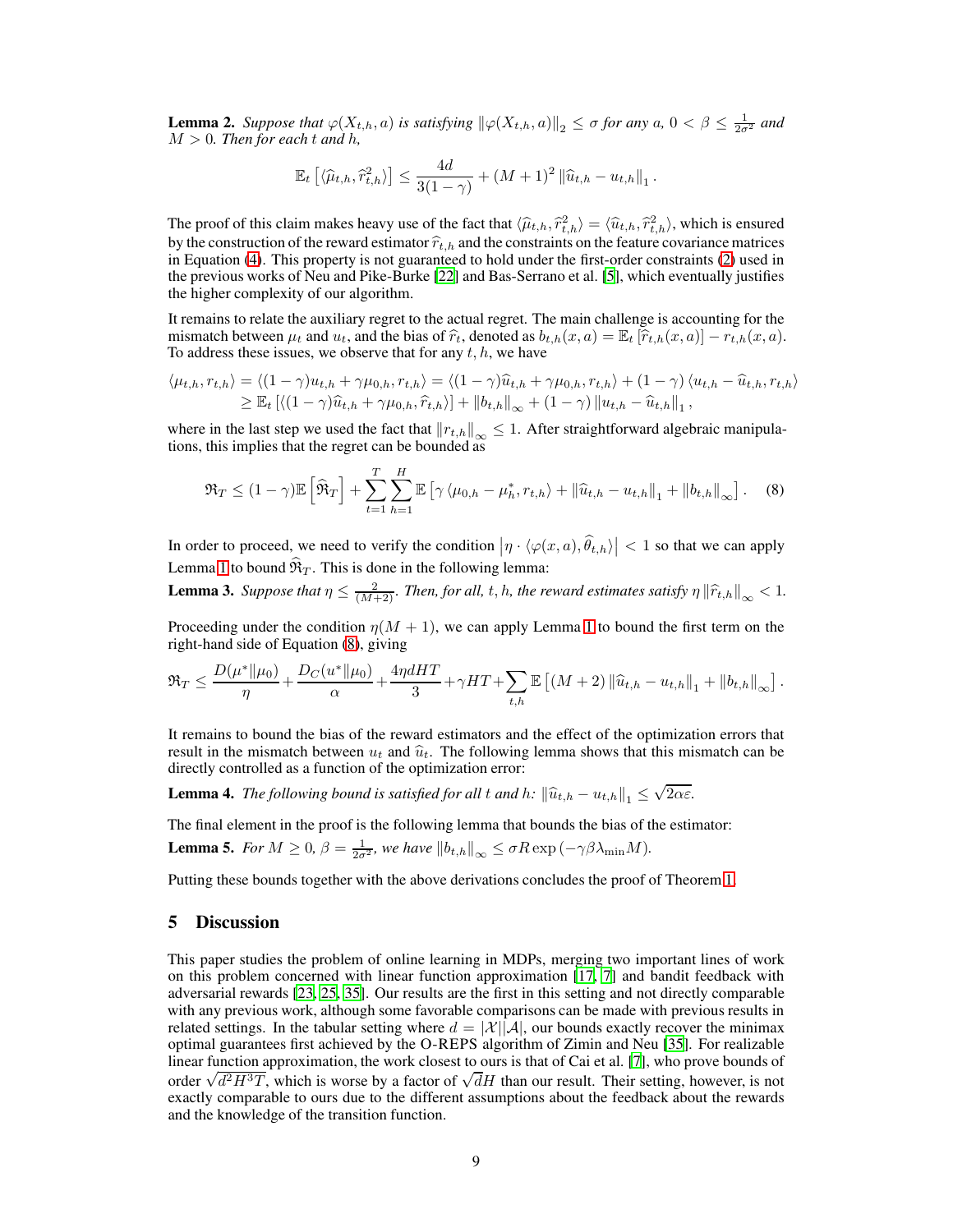One particular strength of our work is providing a complete analysis of the propagation of optimization errors incurred while performing the updates. This is indeed a unique contribution in the related literature, where the effect of such errors typically go unaddressed. Specifically, the algorithms of Zimin and Neu [\[35](#page-11-1)], Rosenberg and Mansour [\[30\]](#page-10-9), and Jin et al. [\[16\]](#page-10-10) are all based on solving convex optimization problems similar to ours, the effect of optimization errors or potential methods for solving the optimization problems are not discussed at all. That said, we believe that the methods for calculating the updates discussed in Section [3.4](#page-7-2) are far from perfect, and more research will be necessary to find truly practical optimization methods to solve this problem.

The most important open question we leave behind concerns the requirement to have full prior knowledge of P. In the tabular case, this challenge has been successfully addressed in the adversarial MDP problem recently by Jin et al. [\[16\]](#page-10-10), whose technique is based on adjusting the constraints [\(1\)](#page-2-0) with a confidence set over the transition functions, to account for the uncertainty about the dynamics. We find it plausible that a similar extension of ONLINE Q-REPS is possible by incorporating a confidence set for linear MDPs, as has been done in the case of i.i.d. rewards by Neu and Pike-Burke [\[22\]](#page-10-4). Nevertheless, the details of such an extension remain highly non-trivial, and we leave the challenge of working them out open for future work.

## References

- <span id="page-9-6"></span>[1] A. Agarwal, S. Kakade, A. Krishnamurthy, and W. Sun. FLAMBE: Structural complexity and representation learning of low rank MDPs. In *Advances in Neural Information Processing Systems (NeurIPS)*, 2020.
- <span id="page-9-1"></span>[2] P. Auer and R. Ortner. Logarithmic online regret bounds for undiscounted reinforcement learning. In B. Schölkopf, J. Platt, and T. Hoffman, editors, *Advances in Neural Information Processing Systems*, volume 19, pages 49–56. MIT Press, 2007.
- <span id="page-9-10"></span>[3] B. Awerbuch and R. D. Kleinberg. Adaptive routing with end-to-end feedback: distributed learning and geometric approaches. In *STOC 2004*, pages 45–53, 2004.
- <span id="page-9-4"></span>[4] M. G. Azar, I. Osband, and R. Munos. Minimax regret bounds for reinforcement learning. In *Proceedings of the 34th International Conference on Machine Learning*, pages 263–272, 2017.
- <span id="page-9-9"></span>[5] J. Bas-Serrano, S. Curi, A. Krause, and G. Neu. Logistic Q-learning. In *AI & Statistics*, pages 3610–3618, 2021.
- <span id="page-9-0"></span>[6] A. N. Burnetas and M. N. Katehakis. Optimal adaptive policies for Markov Decision Processes. *Mathematics of Operations Research*, 22(1):222–255, 1997.
- <span id="page-9-8"></span>[7] Q. Cai, Z. Yang, C. Jin, and Z. Wang. Provably efficient exploration in policy optimization. *arXiv e-prints*, art. arXiv:1912.05830, Dec. 2019.
- <span id="page-9-11"></span>[8] V. Dani, S. M. Kakade, and T. P. Hayes. The price of bandit information for online optimization. In *Advances in Neural Information Processing Systems 20*, pages 345–352. 2008.
- <span id="page-9-2"></span>[9] C. Dann and E. Brunskill. Sample complexity of episodic fixed-horizon reinforcement learning. In *Advances in Neural Information Processing Systems*, pages 2818–2826, 2015.
- <span id="page-9-3"></span>[10] C. Dann, T. Lattimore, and E. Brunskill. Unifying PAC and regret: Uniform PAC bounds for episodic reinforcement learning. In *Advances in Neural Information Processing Systems 30*, pages 5713–5723. 2017.
- <span id="page-9-7"></span>[11] T. Dick, A. György, and Cs. Szepesvári. Online learning in Markov decision processes with changing cost sequences. In *International Conference on Machine Learning*, pages 512–520, 2014.
- [12] E. Even-Dar, S. M. Kakade, and Y. Mansour. Online Markov decision processes. *Math. Oper. Res.*, 34(3):726–736, 2009.
- <span id="page-9-5"></span>[13] R. Fruit, M. Pirotta, A. Lazaric, and R. Ortner. Efficient bias-span-constrained explorationexploitation in reinforcement learning. In *International Conference on Machine Learning*, pages 1573–1581, 2018.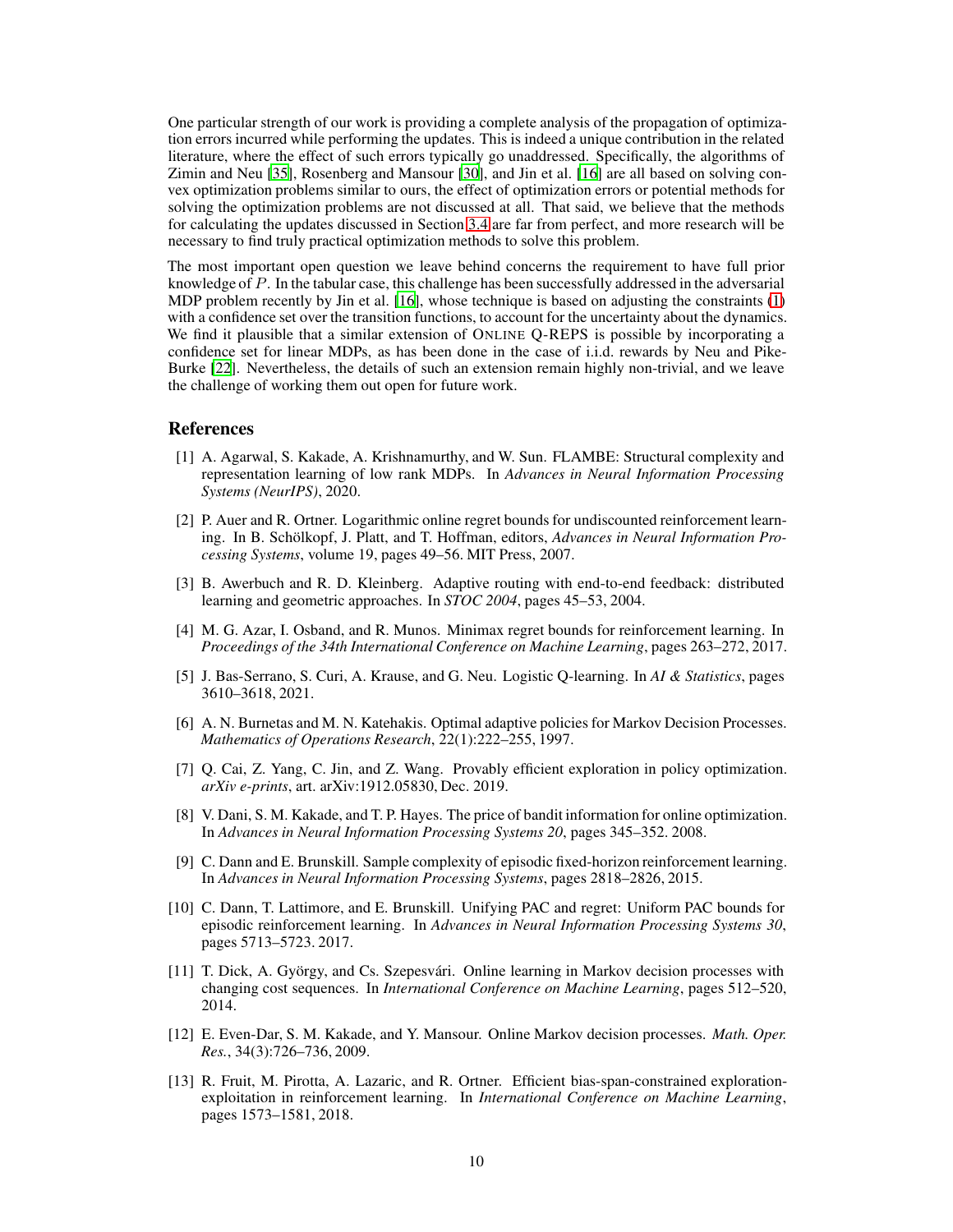- <span id="page-10-1"></span>[14] T. Jaksch, R. Ortner, and P. Auer. Near-optimal regret bounds for reinforcement learning. *Journal of Machine Learning Research*, 99:1563–1600, August 2010. ISSN 1532-4435.
- <span id="page-10-2"></span>[15] C. Jin, Z. Allen-Zhu, S. Bubeck, and M. I. Jordan. Is Q-learning provably efficient? In *Advances in Neural Information Processing Systems*, pages 4863–4873, 2018.
- <span id="page-10-10"></span>[16] C. Jin, T. Jin, H. Luo, S. Sra, and T. Yu. Learning adversarial MDPs with bandit feedback and unknown transition. In *International Conference on Machine Learning*, 2020.
- <span id="page-10-3"></span>[17] C. Jin, Z. Yang, Z. Wang, and M. I. Jordan. Provably efficient reinforcement learning with linear function approximation. In *Proceedings of the 33rd Annual Conference on Learning Theory (COLT 2020)*, pages 2137–2143, 2020.
- <span id="page-10-15"></span>[18] H. B. McMahan and A. Blum. Online geometric optimization in the bandit setting against an adaptive adversary. In *COLT 2004*, pages 109–123, 2004.
- <span id="page-10-16"></span>[19] G. Neu and G. Bartók. An efficient algorithm for learning with semi-bandit feedback. In *Proceedings of the 24th International Conference on Algorithmic Learning Theory (ALT 2013)*, pages 234–248, 2013.
- <span id="page-10-17"></span>[20] G. Neu and G. Bartók. Importance weighting without importance weights: An efficient algorithm for combinatorial semi-bandits. *Journal of Machine Learning Research*, 17:1–21, 2016.
- <span id="page-10-11"></span>[21] G. Neu and J. Olkhovskaya. Efficient and robust algorithms for adversarial linear contextual bandits. In *Proceedings of the 33rd Annual Conference on Learning Theory (COLT 2020)*, pages 3049–3068, 2020.
- <span id="page-10-4"></span>[22] G. Neu and C. Pike-Burke. A unifying view of optimism in episodic reinforcement learning. In *Advances in Neural Information Processing Systems (NeurIPS)*, 2020.
- <span id="page-10-7"></span>[23] G. Neu, A. György, and Cs. Szepesvári. The online loop-free stochastic shortest-path problem. In *Proceedings of the 23rd Annual Conference on Learning Theory (COLT 2010)*, pages 231– 243, 2010.
- <span id="page-10-8"></span>[24] G. Neu, A. György, and Cs. Szepesvári. The adversarial stochastic shortest path problem with unknown transition probabilities. In *Proceedings of the Fifteenth International Conference on Artificial Intelligence and Statistics*, pages 805–813, 2012.
- <span id="page-10-6"></span>[25] G. Neu, A. György, Cs. Szepesvári, and A. Antos. Online Markov decision processes under bandit feedback. volume 59, pages 1804–1812, 01 2013. doi: 10.1109/TAC.2013.2292137.
- <span id="page-10-13"></span>[26] F. Orabona. A modern introduction to online learning. *arXiv preprint arXiv:1912.13213*, 2019.
- <span id="page-10-18"></span>[27] A. Pacchiano, J. Lee, P. Bartlett, and O. Nachum. Near optimal policy optimization via REPS. *arXiv preprint arXiv:2103.09756*, 2021.
- <span id="page-10-14"></span>[28] J. Peters, K. Mülling, and Y. Altun. Relative entropy policy search. In *AAAI 2010*, pages 1607–1612, 2010. ISBN 978-1-57735-463-5.
- <span id="page-10-12"></span>[29] B. Á. Pires and Cs. Szepesvári. Policy error bounds for model-based reinforcement learning with factored linear models. In *Conference on Learning Theory*, pages 121–151, 2016.
- <span id="page-10-9"></span>[30] A. Rosenberg and Y. Mansour. Online convex optimization in adversarial Markov decision processes. In *Proceedings of the 36th International Conference on Machine Learning*, pages 5478–5486, 2019.
- <span id="page-10-0"></span>[31] A. Tewari and P. L. Bartlett. Optimistic linear programming gives logarithmic regret for irreducible MDPs. In *Advances in Neural Information Processing Systems 20*, pages 1505–1512.
- <span id="page-10-5"></span>[32] C.-Y. Wei, M. Jafarnia Jahromi, H. Luo, and R. Jain. Learning infinite-horizon average-reward MDPs with linear function approximation. In *Proceedings of The 24th International Conference on Artificial Intelligence and Statistics*, pages 3007–3015, 2021.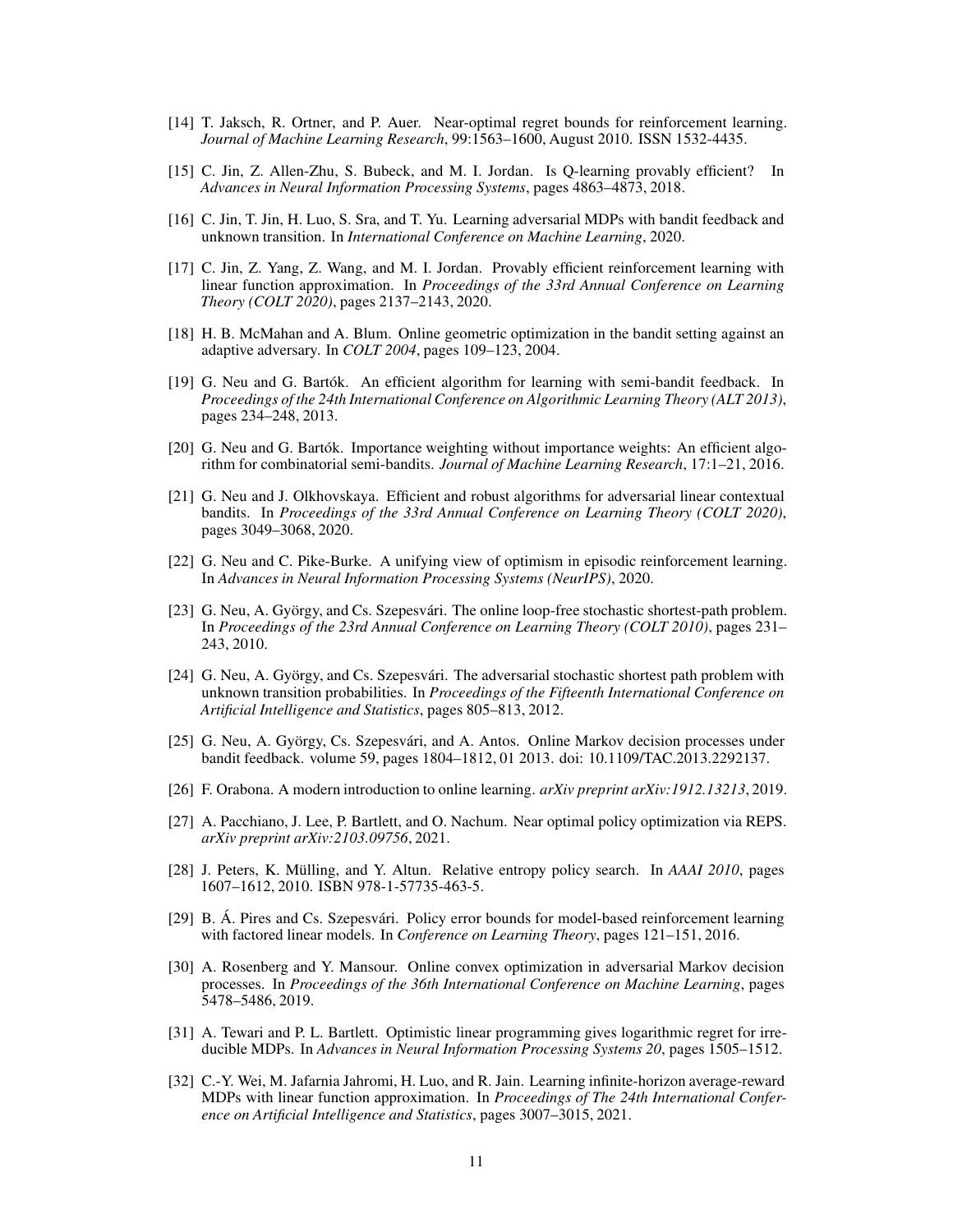- <span id="page-11-0"></span>[33] L. F. Yang and M. Wang. Reinforcement learning in feature space: Matrix bandit, kernels, and regret bound. In *Proceedings of the 36th International Conference on Machine Learning*, 2020.
- <span id="page-11-2"></span>[34] H. Yao, Cs. Szepesvári, B. Pires, and X. Zhang. Pseudo-MDPs and factored linear action models. 10 2014. doi: 10.1109/ADPRL.2014.7010633.
- <span id="page-11-1"></span>[35] A. Zimin and G. Neu. Online learning in episodic markovian decision processes by relative entropy policy search. In C. J. C. Burges, L. Bottou, M. Welling, Z. Ghahramani, and K. Q. Weinberger, editors, *Advances in Neural Information Processing Systems 26*, pages 1583–1591. Curran Associates, Inc., 2013.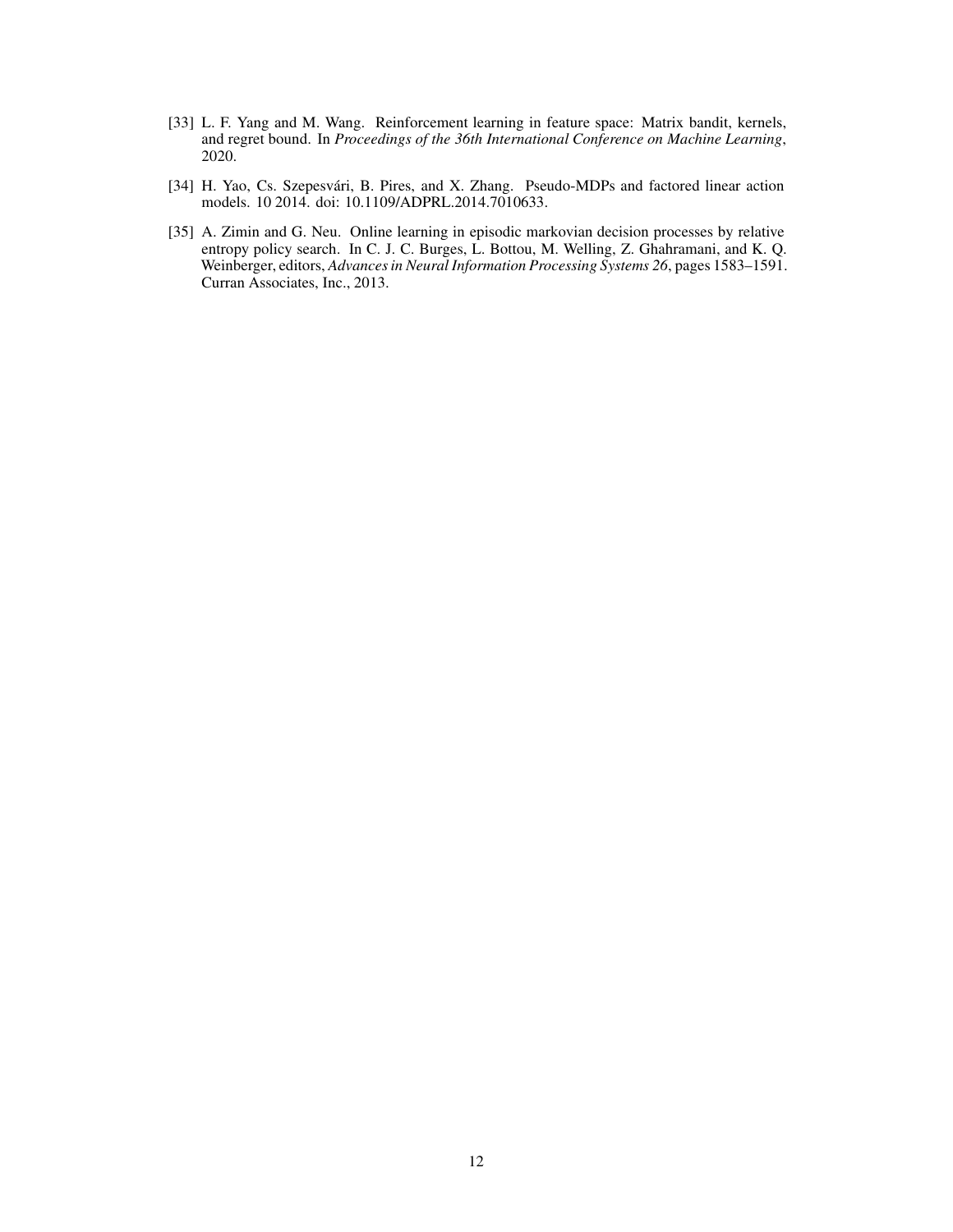## <span id="page-12-1"></span><span id="page-12-0"></span>A Omitted proofs

#### A.1 The proof of Proposition [1](#page-4-1)

The proof is based on Lagrangian duality: for each  $h \in [H-1]$ , we introduce a set of multipliers  $V_h \in \mathbb{R}^{|X_h|}$  and  $Z_h \in \mathbb{R}^{d \times d}$  corresponding to the two sets of constraints connecting  $\mu_{t,h}$  and  $u_{t,h}$ , and  $\rho_{t,h}$  for the normalization constraint of  $\mu_{t,h}$ . Then, we can write the Lagrangian of the constrained optimization problem as

$$
\mathcal{L}(\mu, u; V, Z, \rho) = \sum_{h=1}^{H-1} \sum_{s=1}^{t-1} \langle \mu_h, \hat{r}_{s,h} \rangle + \langle Z_h, \Phi_h^{\mathsf{T}}(\text{diag}(u_h) - \text{diag}(\mu_h))\Phi_h \rangle \n+ \sum_{h=1}^{H-1} \left( \rho_h(1 - \langle \mu_h, 1 \rangle) - \frac{1}{\eta} D(\mu_h || \mu_{0,h}) - \frac{1}{\alpha} D_C(u_h || \mu_{0,h}) \right) \n+ V_1(x_1)(1 - E^{\mathsf{T}}u_1) + \sum_{h=1}^{H-1} \langle V_{h+1}, P^{\mathsf{T}}\mu_h - E^{\mathsf{T}}u_{h+1} \rangle.
$$

For any  $h \in [H-1]$ , for any  $x \in \mathcal{X}_h, a \in A(x)$ , denote  $Q_Z(x, a) = \varphi(x, a)^T Z_{h(x)} \varphi(x, a)$ ,  $P_{x,a}V_{h+1} = \sum_{x' \in \mathcal{X}_{h+1}} P(x'|x,a)V_{h+1}(x')$  and  $\Delta_{t,Z}(x,a) = \sum_{s=1}^{t-1} \hat{r}_{s,h(x)}(x,a) + P_{x,a}V_{h(x)+1} Q_Z(x, a)$ . The above Lagrangian is strictly concave, so the maximum of  $\mathcal{L}(\mu, d; V, Z, \rho)$  can be found by setting the derivatives with respect to its parameters to zero. This gives the following expressions for the choices of  $\pi$  and  $\mu$ :

$$
\pi_{t,h}^*(a|x) = \pi_{0,h}(a|x)e^{\alpha(Q_Z(x,a) - V_h(x))},
$$
  

$$
\mu_{t,h}^*(x,a) = \mu_0(x,a)e^{\eta(\Delta_{t,Z}(x,a) - \rho_{t,h})},
$$

From the constraint  $\sum_{x \in \mathcal{X}_h, a \in A(x)} \mu_{t,h}^*(x, a) = 1$  for all h, we get that

$$
\rho_{t,h}^* = \frac{1}{\eta} \log \left( \sum_{x \in \mathcal{X}_h, a \in A(x)} \mu_0(x, a) e^{\eta \Delta_{t,Z}(x, a)} \right)
$$

and from the constraint  $\sum_a \pi_t^*(a|x) = 1$ , we get

$$
V_h^*(x) = \frac{1}{\alpha} \log \left( \sum_a \pi_0(a|x) e^{\alpha Q_Z(x,a)} \right).
$$

We will further use the notation  $V_Z(x) := V_h^*(x)$ . Then, by plugging  $\pi_{t,h}^*, \mu_{t,h}^*, V_Z(x)$  into the Lagrangian, we get

$$
\mathcal{G}_t(Z) = \mathcal{L}(\mu^*, u^*; V^*, Z, \rho^*) = \frac{1}{\eta} \sum_{h=1}^{H-1} \log \left( \sum_{x \in \mathcal{X}_h, a \in A(x)} \mu_0(x, a) e^{\eta \Delta_{t, Z}(x, a)} \right) + V_Z(x_1).
$$

Then, the solution of the optimization problem can be written as

$$
\max_{\mu, u \in U} \min_{V, Z, \rho} \mathcal{L}(\mu, u; V, Z, \rho) = \min_{V, Z, \rho} \max_{\mu, u \in U} \mathcal{L}(\mu, u; V, Z, \rho) = \min_{Z} \mathcal{L}(\mu^*, u^*; V^*, Z, \rho^*) = \min_{Z} \mathcal{G}_t(Z).
$$

This concludes the proof.  $\blacksquare$ 

#### A.2 The proof of Lemma [1](#page-7-1)

The proof is based on a variation of the FTRL analysis that studies the evolution of the potential function  $\Psi_t$  defined for each t as

$$
\Psi_t = \max_{(\mu, u) \in \mathcal{U}_\Phi^2} \left\{ \sum_{s=1}^{t-1} \sum_{h=1}^H \langle \mu_h, \hat{r}_{s,h} \rangle - \frac{1}{\eta} D(\mu \| \mu_0) - \frac{1}{\alpha} D_C(u \| u_0) \right\}.
$$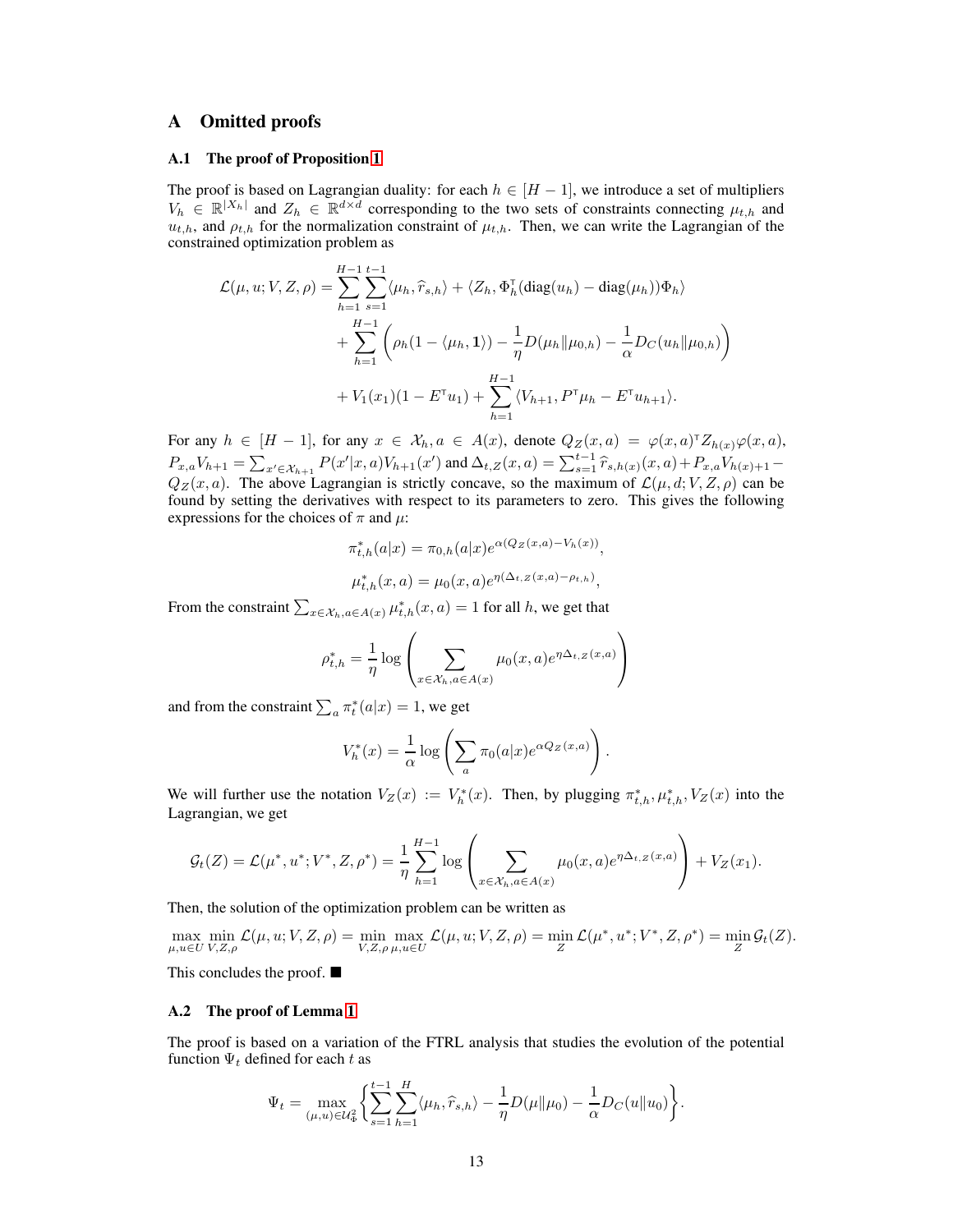This definition immediately implies the following bound:

<span id="page-13-0"></span>
$$
\Psi_{T+1} \ge \sum_{s=1}^{T} \sum_{h=1}^{H-1} \langle \mu_h^*, \hat{r}_{s,h} \rangle - \frac{1}{\eta} D(\mu^* \| \mu_0) - \frac{1}{\alpha} D_C(u^* \| u_0). \tag{9}
$$

To proceed, we will heavily exploit the fact that, by Proposition [1,](#page-4-1) the potential satisfies  $\Psi_t =$  $\min_Z \mathcal{G}_t$ . Introducing the notation  $Z_t^* = \arg \min_Z \mathcal{G}_t(Z)$ , we have

$$
\Psi_{t+1} - \Psi_t = \mathcal{G}_{t+1}(Z_{t+1}^*) - \mathcal{G}_t(Z_t^*) \leq \mathcal{G}_{t+1}(Z_t^*) - \mathcal{G}_t(Z_t^*)
$$
\n
$$
= \frac{1}{\eta} \sum_{h=1}^{H-1} \log \frac{\sum_{x \in \mathcal{X}_h, a \in \mathcal{A}} \mu_{0,h}(x, a) \exp \left( \eta \left( \sum_{s=1}^t \hat{r}_{s,h}(x, a) + P_{x,a} V_{Z_t^*} - Q_{Z_t^*}(x, a) \right) \right)}{\sum_{x' \in \mathcal{X}_h, a' \in \mathcal{A}} \mu_{0,h}(x', a') \exp \left( \eta \left( \sum_{s=1}^{t-1} \hat{r}_{s,h}(x, a) + P_{x',a'} V_{Z_t^*} - Q_{Z_t^*}(x', a') \right) \right)}
$$
\n
$$
= \frac{1}{\eta} \sum_{h=1}^{H-1} \log \left( \sum_{x \in \mathcal{X}_h, a \in \mathcal{A}} \mu_{t,h}(x, a) \exp \left( \eta \hat{r}_{t,h}(x, a) \right) \right)
$$
\n(using the expression of  $u$ ,  $(x, a)$  obtained in Proposition 1).

(using the expression of  $\mu_{t,h}(x, a)$  obtained in Proposition [1\)](#page-4-1)

$$
\leq \frac{1}{\eta} \sum_{h=1}^{H-1} \log \left( 1 + \sum_{x \in \mathcal{X}_h, a \in \mathcal{A}} \mu_{t,h}(x, a) \eta \left( \hat{r}_{t,h}(x, a) + \eta \hat{r}_{t,h}^2(x, a) \right) \right)
$$
  

$$
\leq \sum_{h=1}^{H-1} \left( \langle \mu_{t,h}, \hat{r}_{t,h} \rangle + \eta \langle \mu_{t,h}, \hat{r}_t^2 \rangle \right),
$$

where in the last two lines we have used the inequalities  $e^z \leq 1 + z + z^2$ , which holds for  $z \leq 1$  and  $log(1 + z) \leq z$ , which holds for all  $z > -1$ , which conditions are verified due to our constraint on η.

Summing up both sides for all  $t$  and combining the result with the inequality  $(9)$ , we obtain

$$
\widehat{\mathfrak{R}}_T = \sum_{s=1}^T \sum_{h=1}^{H-1} \langle \mu_h^*, \widehat{r}_{s,h} \rangle - \sum_{t=1}^T \langle \mu_t, \widehat{r}_t \rangle \le \eta \sum_{t=1}^T \sum_{h=1}^{H-1} \langle \mu_{t,h}, \widehat{r}_{t,h}^2 \rangle + \frac{1}{\eta} D(\mu^* || \mu_0) + \frac{1}{\alpha} D_C(u^* || u_0),
$$

concluding the proof.

## A.3 The proof of Lemma [2](#page-8-1)

We start by using the the definition of  $\widehat{\theta}_{t,h}$  to obtain

$$
\mathbb{E}_{t}\left[\sum_{x \in \mathcal{X}_{h},a \in \mathcal{A}}\widehat{\mu}_{t,h}(x,a)\langle \varphi(x,a),\widehat{\theta}_{t,h}\rangle^{2}\right] = \mathbb{E}_{t}\left[\sum_{x \in \mathcal{X}_{h},a \in \mathcal{A}}\widehat{\mu}_{t,h}(x,a) \text{tr}\left(\varphi(x,a)\varphi(x,a)^{\top}\widehat{\theta}_{t,h}\widehat{\theta}_{t,h}^{\top}\right)\right]
$$
\n
$$
= \mathbb{E}_{t}\left[\sum_{x \in \mathcal{X}_{h},a \in \mathcal{A}}\widehat{u}_{t,h}(x,a) \text{tr}\left(\varphi(x,a)\varphi(x,a)^{\top}\widehat{\theta}_{t,h}\widehat{\theta}_{t,h}^{\top}\right)\right]
$$
\n(by the constraint  $\Phi_{h}^{T}\text{diag}(\widehat{\mu}_{t})\Phi_{h} = \Phi_{h}^{T}\text{diag}(\widehat{u}_{t})\Phi_{h}$ )

\n
$$
= \mathbb{E}_{t}\left[\sum_{x \in \mathcal{X}_{h},a \in \mathcal{A}}u_{t,h}(x,a) \text{tr}\left(\varphi(x,a)\varphi(x,a)^{\top}\widehat{\theta}_{t,h}\widehat{\theta}_{t,h}^{\top}\right)\right]
$$
\n
$$
+ \sum_{x \in \mathcal{X}_{h},a \in \mathcal{A}}\left(u_{t,h}(x,a) - \widehat{u}_{t,h}(x,a)\right)\mathbb{E}_{t}\left[\left\langle \varphi(x,a),\widehat{\theta}_{t,h}\right\rangle^{2}\right]
$$
\n
$$
\leq \mathbb{E}_{t}\left[\sum_{x \in \mathcal{X}_{h},a \in \mathcal{A}}u_{t,h}(x,a) \text{tr}\left(\varphi(x,a)\varphi(x,a)^{\top}\widehat{\theta}_{t,h}\widehat{\theta}_{t,h}^{\top}\right)\right] + \|u_{t,h} - \widehat{u}_{t,h}\|_{1} \cdot \|\mathbb{E}_{t}\left[\widehat{r}_{t,h}^{2}\right]\|_{\infty}
$$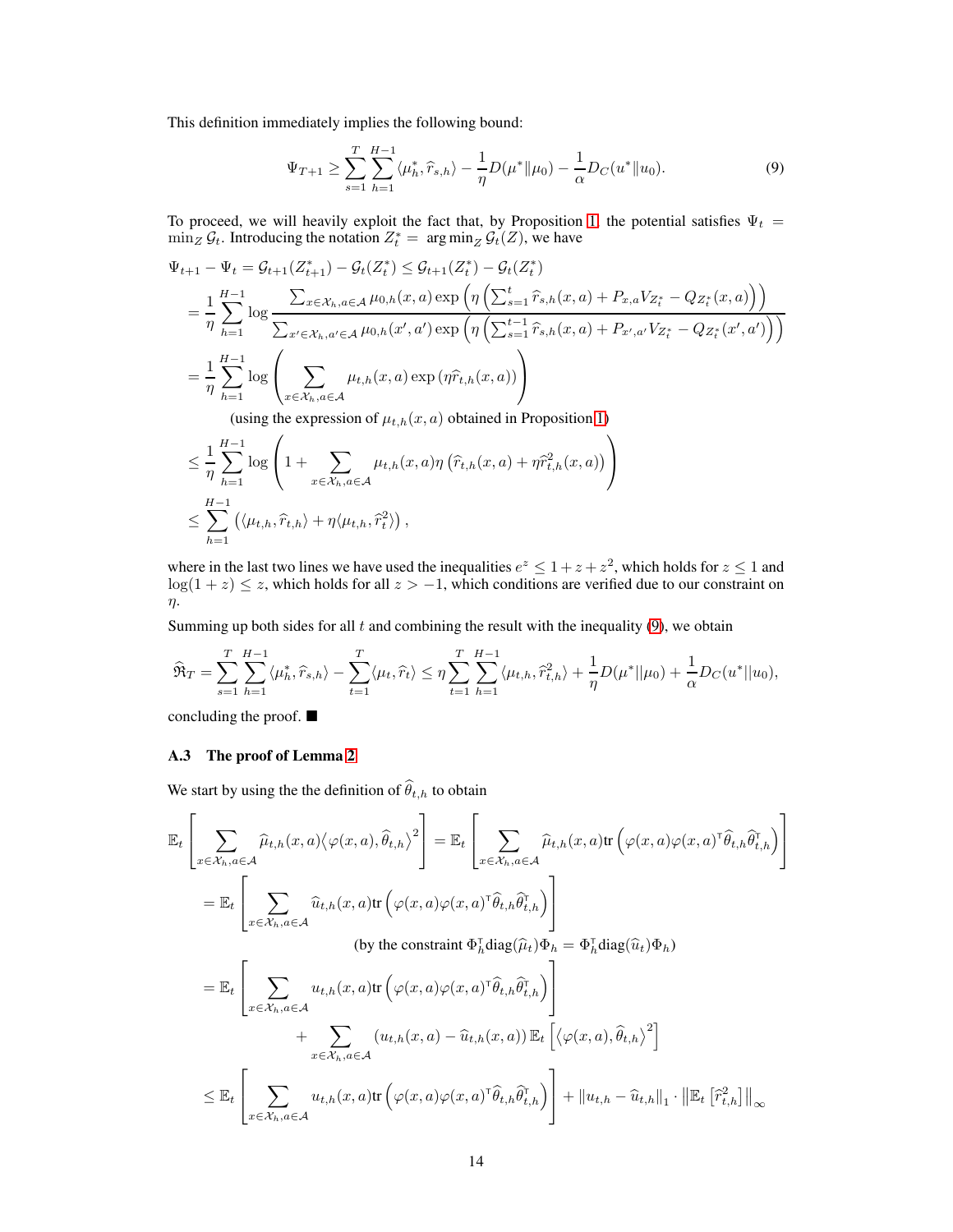The second term can be bounded straightforwardly by  $||u_{t,h} - \hat{u}_{t,h}||_1 (M+1)^2$ , using Lemma [3](#page-8-2) to bound  $||\hat{x}||_1 \leq (M+1)$ . As for the first term, we have bound  $\|\widehat{r}_{t,h}\|_{\infty} \leq (M+1)$ . As for the first term, we have

$$
(1 - \gamma) \mathbb{E}_{t} \left[ \sum_{x \in \mathcal{X}_{h}, a \in \mathcal{A}} u_{t,h}(x, a) \text{tr} \left( \varphi(x, a) \varphi(x, a)^{\top} \widehat{\theta}_{t,h} \widehat{\theta}_{t,h}^{\top} \right) \right]
$$
  
\n
$$
\leq (1 - \gamma) \mathbb{E}_{t} \left[ \sum_{x \in \mathcal{X}_{h}, a \in \mathcal{A}} \text{tr} \left( u_{t,h}(x, a) \varphi(x, a) \varphi(x, a)^{\top} \widehat{\Sigma}_{t,h}^{+} \varphi(X_{t,h}, A_{t,h}) \varphi(X_{t,h}, A_{t,h})^{\top} \widehat{\Sigma}_{t,h}^{+} \right) \right],
$$
  
\n
$$
\leq (1 - \gamma) \mathbb{E}_{t} \left[ \sum_{x \in \mathcal{X}_{h}, a \in \mathcal{A}} \text{tr} \left( u_{t,h}(x, a) \varphi(x, a) \varphi(x, a)^{\top} \widehat{\Sigma}_{t,h}^{+} \varphi(X_{t,h}, A_{t,h}) \varphi(X_{t,h}, A_{t,h})^{\top} \widehat{\Sigma}_{t,h}^{+} \right) \right]
$$
  
\n
$$
+ \gamma \mathbb{E}_{t} \left[ \sum_{x \in \mathcal{X}_{h}, a \in \mathcal{A}} \text{tr} \left( u(x, a) \varphi(x, a) \varphi(x, a)^{\top} \widehat{\Sigma}_{t,h}^{+} \varphi(X_{t,h}, A_{t,h}) \varphi(X_{t,h}, A_{t,h})^{\top} \widehat{\Sigma}_{t,h}^{+} \right) \right]
$$
  
\n
$$
= \mathbb{E}_{t} \left[ \text{tr} \left( \Sigma_{t,h} \widehat{\Sigma}_{t,h}^{+} \Sigma_{t,h} \widehat{\Sigma}_{t,h}^{+} \right) \right],
$$

where we used  $|r_{t,h}(X_{t,h}, A_{t,h})| \leq 1$  in the first inequality. For ease of readability, we will omit the indices h in the rest of the proof. Using the definition of  $\Sigma_t^+$  and elementary manipulations, we get

$$
\mathbb{E}_{t}\left[\text{tr}\left(\Sigma_{t}\Sigma_{t}^{+}\Sigma_{t}\Sigma_{t}^{+}\right)\right] = \beta^{2} \cdot \mathbb{E}_{t}\left[\text{tr}\left(\Sigma^{*}\left(\sum_{k=0}^{M}C_{k}\right)\Sigma_{t}\left(\sum_{j=0}^{M}C_{j}\right)\right)\right]
$$

$$
= \beta^{2}\mathbb{E}_{t}\left[\sum_{k=0}^{M}\sum_{j=0}^{M}\text{tr}\left(\Sigma_{t}C_{k}\Sigma_{t}C_{j}\right)\right]
$$

$$
= \beta^{2}\mathbb{E}_{t}\left[\sum_{k=0}^{M}\text{tr}\left(\Sigma_{t}C_{k}\Sigma_{t}C_{k}\right)\right] + 2\beta^{2}\mathbb{E}_{t}\left[\sum_{k=0}^{M}\sum_{j=k+1}^{M}\text{tr}\left(\Sigma_{t}C_{k}\Sigma_{t}C_{j}\right)\right].
$$

Let us first address the first term on the right hand side. To this end, consider any symmetric positive definite matrix S that commutes with  $\Sigma_t$  and observe that

$$
\mathbb{E}_{t}\left[ (I-\beta B_{k})S(I-\beta B_{k})\right]
$$
\n
$$
= \mathbb{E}\left[ (I-\beta\varphi(X(k),A(k))\varphi(X(k),A(k))^{T})S(I-\beta\varphi(X(k),A(k))\varphi(X(k),A(k))^{T})\right]
$$
\n
$$
= S-\beta \mathbb{E}\left[ \varphi(X(k),A(k))\varphi(X(k),A(K))^{T}S \right] - \beta \mathbb{E}_{t}\left[ S\varphi(X(k),A(k))\varphi(X(k),A(k))^{T}\right]
$$
\n
$$
+ \beta^{2} \mathbb{E}_{t}\left[ \varphi(X(k),A(k))\varphi(X(k),A(k))^{T}S\varphi(X(k),A(k))\varphi(X(k),A(k))^{T}\right]
$$
\n
$$
\preccurlyeq S - 2\beta S\Sigma_{t} + \beta^{2}\sigma^{2} S\Sigma_{t} = S\left( I - \beta(2-\beta\sigma^{2})\Sigma_{t} \right),
$$

where we used our assumption that  $\|\varphi(X(k), A(k))\| \leq \sigma$ , which implies  $\mathbb{E}_t \left[ \left\| \varphi(X(k), A(k)) \right\|^2_2 \varphi(X(k), A(k)) \varphi(X(k), A(k))^{\dagger} \right] \preccurlyeq \sigma^2 \Sigma_t$ . Now, recalling the definition  $C_k = \prod_{j=1}^k (I - \beta B_j)$  and using the above relation repeatedly, we can obtain

<span id="page-14-0"></span>
$$
\operatorname{tr}\left(\mathbb{E}_t\left[\Sigma_t C_k \Sigma_t C_k\right]\right) = \operatorname{tr}\left(\mathbb{E}_t\left[\Sigma_t C_{k-1} \mathbb{E}_t\left[(I - \beta B_k) \Sigma_t (I - \beta B_k)\right] C_{k-1}\right]\right) \leq \operatorname{tr}\left(\mathbb{E}_t\left[\Sigma_t C_{k-1} \Sigma_t \left(I - \beta (2 - \beta \sigma^2) \Sigma_t\right) C_{k-1}\right]\right) \leq \dots \leq \operatorname{tr}\left(\Sigma_t \Sigma_t (I - \beta (2 - \beta \sigma^2) \Sigma_t)^k\right).
$$
\n(10)

Thus, we can see that

$$
\beta^2 \sum_{k=0}^M \text{tr}\left(\mathbb{E}_t \left[\Sigma_t C_k \Sigma_t C_k\right]\right) = \beta^2 \sum_{k=0}^M \text{tr}\left(\Sigma_t \Sigma_t (I - \beta(2 - \beta \sigma^2) \Sigma_t)^k\right)
$$
  
= 
$$
\frac{\beta^2}{\beta(2 - \beta \sigma^2)} \text{tr}\left(\Sigma_t \Sigma_t \Sigma_t^{-1} \left(I - (I - \beta(2 - \beta \sigma^2) \Sigma_t)^M\right)\right) \le \frac{\beta \text{tr}(\Sigma_t)}{2 - \beta \sigma^2} \le \frac{2\beta \text{tr}(\Sigma_t)}{3},
$$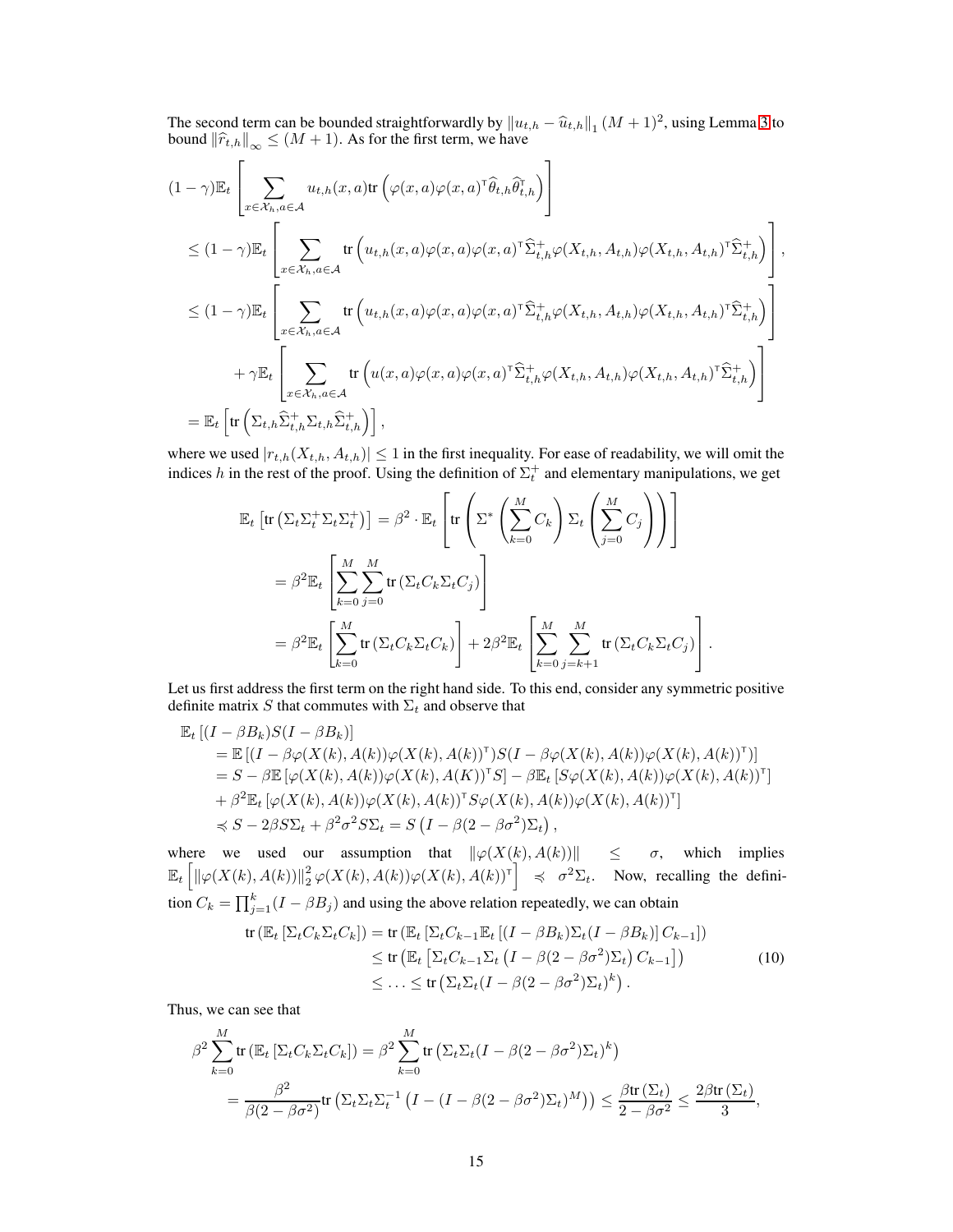where we used the condition  $\beta \leq \frac{1}{2\sigma^2}$  and the fact that  $(I - \beta(2 - \beta\sigma^2)\Sigma_t)^M \geq 0$  by the same condition. We can finally observe that our assumption on the contexts implies tr( $\Sigma_t$ )  $\leq$  tr( $\sigma^2 I$ ) =  $\sigma^2 d$ , so again by our condition on  $\beta$  we have  $\beta$ tr  $(\Sigma_t) \leq \frac{d}{2}$ , and the first term is bounded by  $\frac{d}{3}$ .

Moving on to the second term, we first note that for any  $j > k$ , the conditional expectation of B<sub>j</sub> given  $B_{\leq k} = (B_1, B_2, \ldots, B_k)$  satisfies  $\mathbb{E}[C_k | B_{\leq k}] = C_k (I - \beta \Sigma)^{j-k}$  due to conditional independence of all  $B_i$  given  $B_k$ , for  $i > k$ . We make use of this equality by writing

$$
\beta^2 \sum_{k=0}^M \sum_{j=k+1}^M \mathbb{E} \left[ \text{tr} \left( \Sigma_t C_k \Sigma_t C_j \right) \right] = \beta^2 \sum_{k=0}^M \mathbb{E} \left[ \mathbb{E} \left[ \sum_{j=k+1}^M \text{tr} \left( \Sigma_t C_k \Sigma_t C_j \right) \middle| B_{\leq k} \right] \right]
$$
  
\n
$$
= \beta^2 \sum_{k=0}^M \mathbb{E} \left[ \mathbb{E} \left[ \sum_{j=k+1}^M \text{tr} \left( \Sigma_t C_k \Sigma_t C_j (I - \beta \Sigma_t)^{j-k} \right) \middle| B_{\leq k} \right] \right]
$$
  
\n
$$
= \beta \sum_{k=0}^M \mathbb{E} \left[ \mathbb{E} \left[ \text{tr} \left( \Sigma_t C_k \Sigma_t C_k \Sigma_t^{-1} (I - (I - \beta \Sigma_t)^{M-k}) \right) \middle| B_{\leq k} \right] \right]
$$
  
\n
$$
\leq \beta \sum_{k=0}^M \mathbb{E} \left[ \mathbb{E} \left[ \text{tr} \left( \Sigma_t C_k \Sigma_t C_k \Sigma_t^{-1} \middle| B_{\leq k} \right] \right] \right]
$$
  
\n
$$
\text{(due to } (I - \beta \Sigma_t)^{M-k} \succcurlyeq 0)
$$
  
\n
$$
\leq \beta \sum_{k=0}^M \text{tr} \left( \Sigma_t \Sigma_t (I - \beta (2 - \beta \sigma^2) \Sigma_t)^k \Sigma_t^{-1} \right)
$$

(by the same argument as in Equation [\(10\)](#page-14-0))

.

$$
\leq \frac{1}{(2-\beta\sigma^2)} tr\left(\Sigma_t \Sigma_t \Sigma_t^{-1} \left(I - (I - \beta(2-\beta\sigma^2)\Sigma_t)^M \Sigma_t^{-1}\right)\right)
$$
  

$$
\leq tr\left(\Sigma_t \Sigma_t^{-1} \Sigma_t \Sigma_t^{-1}\right) = d.
$$

The proof of the lemma is finished by putting everything together.  $\blacksquare$ 

#### A.4 The proof of Lemma [5](#page-8-3)

We first observe that the bias of  $\widehat{\theta}_{t,h}$  can be easily expressed as

$$
\mathbb{E}_{t} \left[ \widehat{\theta}_{t,h} \right] = \mathbb{E}_{t} \left[ \widehat{\Sigma}_{t,h}^{+} \varphi(X_{t,h}, A_{t,h}) \varphi(X_{t,h}, A_{t,h})^{\top} \theta_{t,h} \right]
$$
\n
$$
= \mathbb{E}_{t} \left[ \widehat{\Sigma}_{t,h}^{+} \right] \mathbb{E}_{t} \left[ \varphi(X_{t,h}, A_{t,h}) \varphi(X_{t,h}, A_{t,h})^{\top} \right] \theta_{t,h}
$$
\n
$$
= \mathbb{E}_{t} \left[ \widehat{\Sigma}_{t,h}^{+} \right] \Sigma_{t,h} \theta_{t,h} = \theta_{t,h} - (I - \beta \Sigma_{t,h})^{M} \theta_{t,h}.
$$

Thus, the bias is bounded as

$$
\left| \mathbb{E}_t\left[ \varphi(X_{t,h}, a)^\mathsf{T} (I - \beta \Sigma_{t,h})^M \theta_{t,h} \right] \right| \leq \| \varphi(X_{t,h}, a) \|_2 \cdot \| \theta_{t,h} \|_2 \left\| (I - \beta \Sigma_{t,h})^M \right\|_{\text{op}}
$$

In order to bound the last factor above, observe that  $\Sigma_{t,h} \geq \gamma \Sigma_h$  due to the uniform exploration used in the first layer by MDP-LINEXP3, which implies that

$$
\left\| (I - \beta \Sigma_{t,h})^M \right\|_{\text{op}} \le (1 - \gamma \beta \lambda_{\min})^M \le \exp \left( -\gamma \beta \lambda_{\min} M \right),
$$

where the second inequality uses  $1 - z \le e^{-z}$  that holds for all z. This concludes the proof. ■

#### A.5 The proof of Lemma [4](#page-8-4)

The proof consists of two main components: proving that the conditional relative entropy between  $u_t$  and  $\hat{u}_t$  can be bounded in terms of the optimization error  $\varepsilon$ , and then using this quantity to bound the total variation distance between these occupancy measures. For ease of readability, we state these results as separate lemmas.

We will first need the following statement: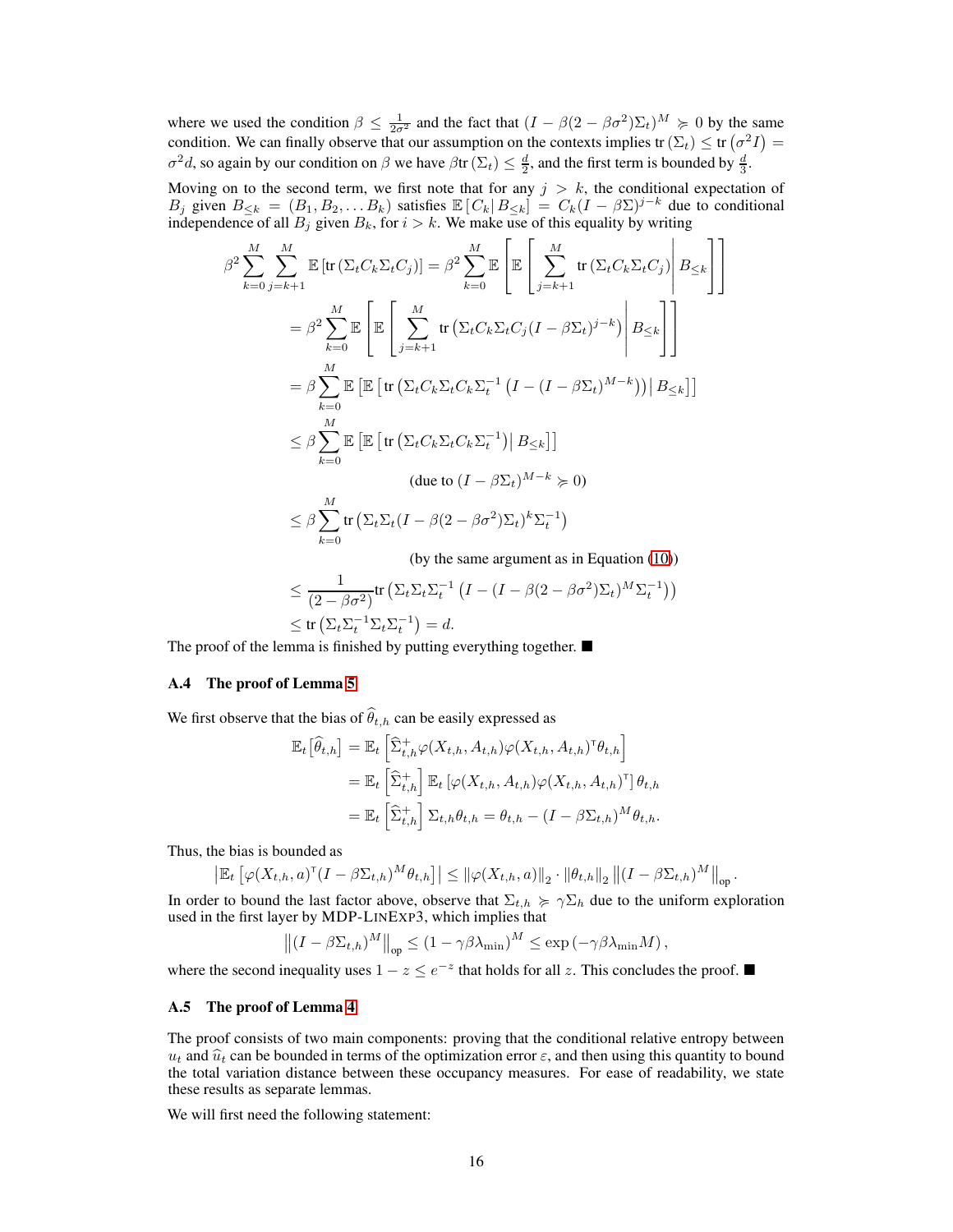<span id="page-16-1"></span>**Lemma 6.**  $D_C(\widehat{u}_t||u_t) \leq \alpha \varepsilon$ .

The proof follows along similar lines as the proof of Lemma 1 in Bas-Serrano et al. [\[5\]](#page-9-9). To preserve clarity, we delegate its proof to Appendix [A.6](#page-16-0) below. The second lemma lemma bounds the relative entropy between two occupancy measures in terms of their *conditional* relative entropies:

Lemma 7. *For any two occupancy measures* u *and* u ′ *and any* h*, we have*

$$
D(u_h||u'_h) \leq \sum_{k=1}^h D_C(u_k||u'_k).
$$

*Proof.* The proof follows from exploiting some basic properties of the relative entropy. Specifically, the result follows from the following chain of inequalities:

$$
D(u_h||u'_h) = D(E^{\mathsf{T}}u_h||E^{\mathsf{T}}u'_h) + D_C(u_h||u'_h)
$$
  
(by the chain rule of the relative entropy)  

$$
= D(P^{\mathsf{T}}u_{h-1}||P^{\mathsf{T}}u'_{h-1}) + D_C(u_h||u'_h)
$$
  
(by the fact that u and u' are valid occupancy measures)  

$$
\leq D(u_{h-1}||u'_{h-1}) + D_C(u_h||u'_h)
$$
  
(by the data processing inequality)

$$
\leq \cdots \leq \sum_{k=1}^h D_C(u_k||u'_k),
$$

where the last step follows from iterating the same argument for all layers.

Putting the above two lemmas together and using Pinsker's inequality, we obtain

$$
\left\|\hat{u}_{t,h} - u_{t,h}\right\|_{1} \leq \sqrt{2D(\hat{u}_{t,h}||u_{t,h})} \leq \sqrt{2\sum_{k=1}^{h}D_{C}(\hat{u}_{t,k}||u_{t,k})} \leq \sqrt{2D_{C}(\hat{u}_{t}||u_{t})} \leq \sqrt{2\alpha\varepsilon},
$$

<span id="page-16-0"></span>concluding the proof of Lemma [4.](#page-8-4)

## A.6 The proof of Lemma [6](#page-16-1)

For the proof, let us introduce the notation  $\widetilde{\mu}_{t,h}$  with

$$
\widetilde{\mu}_{t,h}(x,a) = \frac{\mu_{0,h}(x,a)e^{\eta\Delta_{t,Z_t}(x,a)}}{\sum_{(x',a')\in(\mathcal{X}_h\times\mathcal{A})}\mu_{0,h}(x,a)e^{\eta\Delta_{t,Z_t}(x,a)}}.
$$

and also  $\mathcal{G}_{t,h}(Z) = \frac{1}{\eta} \log \left( \sum_{x \in \mathcal{X}_h, a \in A(x)} \mu_0(x, a) e^{\eta \Delta_{t,Z}(x, a)} \right)$  and  $Z_t^* = \arg \min_Z \mathcal{G}_t(Z)$ . Then, observe that

$$
D(\widehat{\mu}_{t,h}||\widetilde{\mu}_{t,h}) = \sum_{x,a \in \mathcal{X}_h \times \mathcal{A}} \widehat{\mu}_{t,h}(x,a) \log \frac{\widehat{\mu}_{t,h}(x,a)}{\widetilde{\mu}_{t,h}(x,a)}
$$
  
\n
$$
= \eta \langle \widehat{\mu}_{t,h}, \Delta_{t,Z_t^*} - \mathcal{G}_{t,h}(Z_t^*) \mathbf{1} - \Delta_{t,Z_t} + \mathcal{G}_{t,h}(Z_t) \mathbf{1} \rangle
$$
  
\n
$$
= \eta \langle \widehat{\mu}_{t,h}, P_h V_{Z_t^*} - Q_{Z_t^*} - P_h V_{Z_t} + Q_{Z_t} \rangle + \eta \left( \mathcal{G}_{t,h}(Z_t^*) - \mathcal{G}_{t,h}(Z_t) \right)
$$
  
\n
$$
= \eta \sum_{(x,a) \in (\mathcal{X}_h \times \mathcal{A})} \sum_{x' \in \mathcal{X}_{h+1}} \widehat{\mu}_{t,h}(x,a) P(x'|x,a) (V_{Z_t^*}(x') - V_{Z_t}(x'))
$$
  
\n
$$
+ \eta \left( \mathcal{G}_{t,h}(Z_t^*) - \mathcal{G}_{t,h}(Z_t) \right) + \eta \sum_{(x,a) \in (\mathcal{X}_h \times \mathcal{A})} \widehat{\mu}_{t,h}(x,a) \varphi(x,a)^{\top} (Z_{t,h} - Z_{t,h}^*) \varphi(x,a)
$$
  
\n
$$
= \eta \sum_{(x',a') \in (\mathcal{X}_{h+1} \times \mathcal{A})} \widehat{u}_{t,h+1}(x',a') (V_{Z_t^*}(x') - V_{Z_t}(x')) + \eta \left( \mathcal{G}_{t,h}(Z_t) - \mathcal{G}_{t,h}(Z_t^*) \right).
$$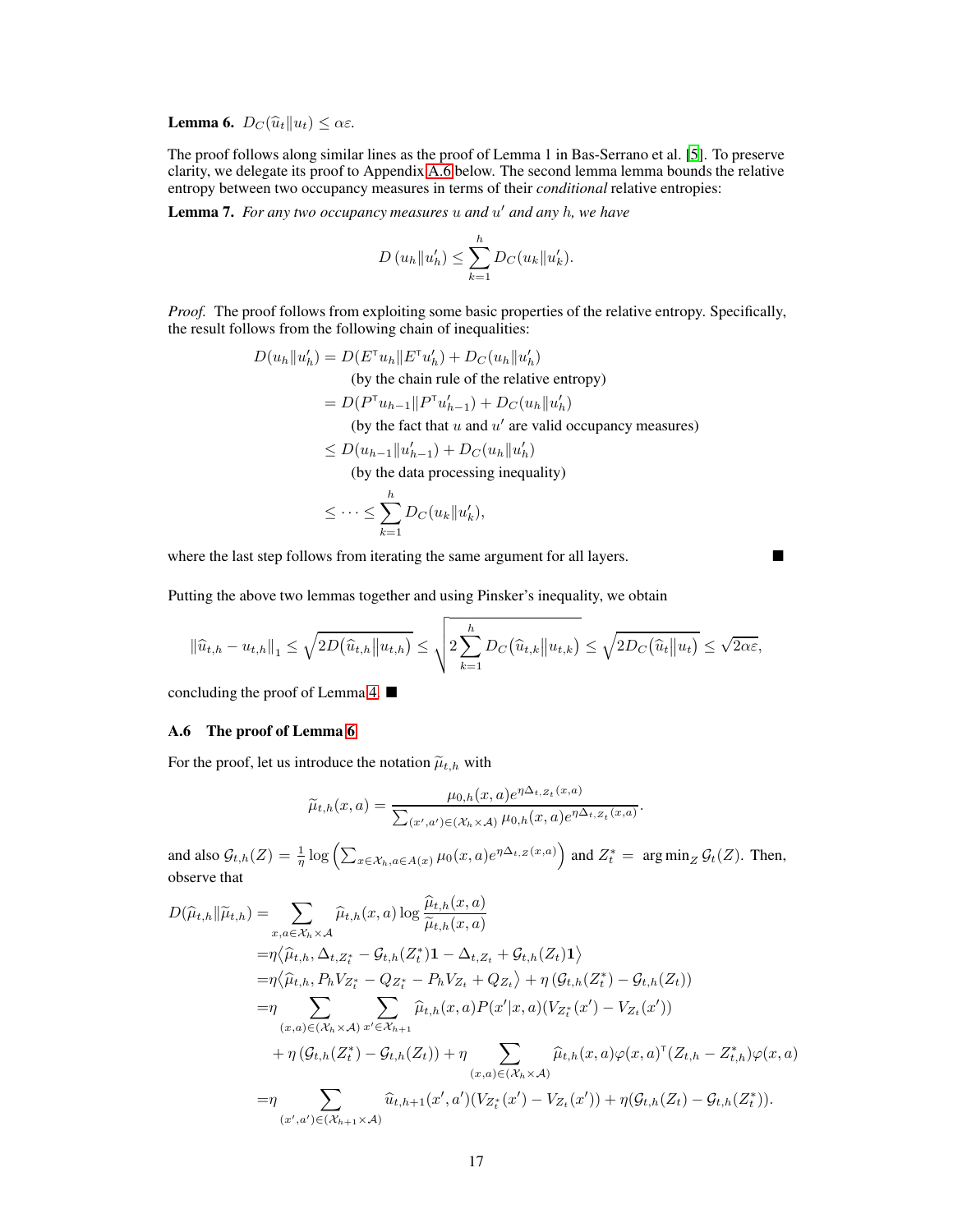$$
+\eta \sum_{(x,a)\in (\mathcal{X}_h\times \mathcal{A})} \widehat{u}_{t,h}(x,a) \varphi(x,a)^{\mathsf{T}} (Z_{t,h}-Z_{t,h}^*) \varphi(x,a).
$$

Here, the last equality follows from the fact that  $(\hat{\mu}_t, \hat{u}_t)$  satisfy the constraints of the optimization problem [\(5\)](#page-4-0). On the other hand, we have

$$
D_{C}(\widehat{u}_{t,h}||u_{t,h}) = \sum_{(x,a)\in(\mathcal{X}_{h}\times\mathcal{A})} \widehat{u}_{t,h}(x,a) \log \frac{\widehat{\pi}_{t,h}(a|x)}{\pi_{t,h}(a|x)} \n= \alpha \sum_{(x,a)\in(\mathcal{X}_{h}\times\mathcal{A})} \widehat{u}_{t,h}(x,a) \sum_{x'\in\mathcal{X}_{h+1}} P(x'|x,a) (V_{Z_{t}^{*}}(x') - V_{Z_{t}}(x')) \n+ \alpha \sum_{(x,a)\in(\mathcal{X}_{h}\times\mathcal{A})} \widehat{u}_{t,h}(x,a) \varphi(x,a)^{\top} (Z_{t,h} - Z_{t,h}^{*}) \varphi(x,a) \n= \alpha \sum_{(x',a')\in(\mathcal{X}_{h+1}\times\mathcal{A})} \widehat{u}_{t,h+1}(x,a) (V_{Z_{t}^{*}}(x') - V_{Z_{t}}(x')) \n+ \alpha \sum_{(x,a)\in(\mathcal{X}_{h}\times\mathcal{A})} \widehat{u}_{t,h}(x,a) \varphi(x,a)^{\top} (Z_{t,h} - Z_{t,h}^{*}) \varphi(x,a),
$$

where the last equality follows from the fact that  $\hat{u}_t$  is a valid occupancy measure, as shown in Equation [\(3\)](#page-3-2). Putting the two equalities together, we get

$$
\frac{D(\widehat{\mu}_{t,h} \| \mu_{t,h})}{\eta} - \frac{D_C(\widehat{u}_{t,h} \| u_{t,h})}{\alpha} = \mathcal{G}_{t,h}(Z_t) - \mathcal{G}_{t,h}(Z_t^*).
$$

Then, summing up over all  $h$  gives

$$
\frac{D(\widehat{\mu}_t||\mu_t)}{\eta} - \frac{D_C(\widehat{u}_t||u_t)}{\alpha} = \sum_{h=1}^H (\mathcal{G}_{t,h}(Z_t) - \mathcal{G}_{t,h}(Z_t^*)) = \mathcal{G}_t(Z_t) - \mathcal{G}_t(Z_t^*) \le \varepsilon.
$$

Reordering gives the result.

#### A.7 The proof of Lemma [3](#page-8-2)

The claim is proven by the following straightforward calculation:

$$
\eta \cdot \left| \left\langle \varphi(X_{t,h}, a), \hat{\theta}_t \right\rangle \right| = \eta \cdot \left| \varphi(X_{t,h}, a)^\top \hat{\Sigma}_{t,h}^+ \varphi(X_{t,h}, a) \left\langle \varphi(X_{t,h}, a), \theta_t \right\rangle \right|
$$
  

$$
\leq \eta \left| \varphi(X_{t,h}, a)^\top \hat{\Sigma}_{t,h}^+ \varphi(X_{t,h}, a) \right| \leq \eta \sigma^2 \left\| \hat{\Sigma}_{t,h}^+ \right\|_{\text{op}}
$$
  

$$
\leq \eta \sigma^2 \beta \left( 1 + \sum_{k=1}^M \left\| C_{k,h} \right\|_{\text{op}} \right) \leq \eta (M+1)/2,
$$

where we used the fact that our choice of β ensures kCk,hkop =  $\left\| \prod_{j=0}^k (I - \beta B_{j,h}) \right\|_{op} \leq 1.$ 

# <span id="page-17-0"></span>B Fast Matrix Geometric Resampling

The naïve implementation of the MGR procedure presented in the main text requires  $O(MKHd +$  $MHd<sup>2</sup>$ ) time due to the matrix-matrix multiplications involved. In this section we explain how to compute  $\hat{\theta}_t$  in  $O(MKHd)$  time, exploiting the fact that the matrices  $\hat{\Sigma}_{t,h}$  never actually need to be computed, since the algorithm only works with products of the form  $\hat{\Sigma}_{t,h}\varphi(X_{t,h}, A_{t,h})$  for vectors  $X_{t,h}, h \in [H]$ . This motivates the following procedure: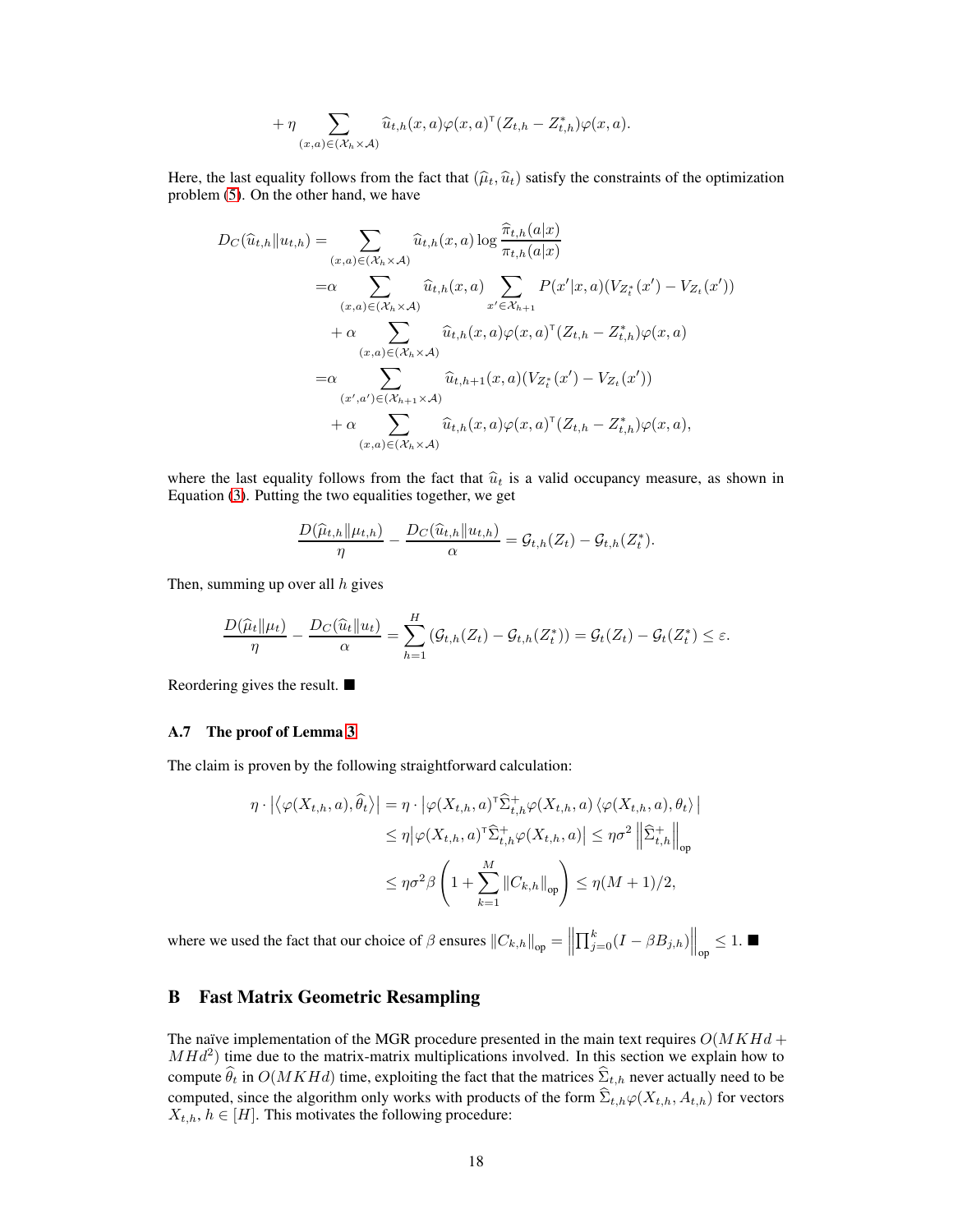Fast Matrix Geometric Resampling **Input:** simulator of transition function P, policy  $\pi_t$ **Initialization:** Compute  $Y_{0,h} = \varphi(x_h)$  for all  $h \in [H]$ . For  $k = 1, \ldots, M$ , repeat: 1. Generate a path  $U(i) = \{(X_1(i), A_1(i)), \ldots, (X_H(i), A_H(i))\},\$ following the policy  $\pi_t$  in the simulator of P, 2. For  $h = 1, \ldots, H$ , repeat: (a) if  $A_h(k) = a_h$ , set  $Y_{k,h} = Y_{k-1,h}$  $\beta\langle Y_{k-1,h}, \varphi(X_h(k), A_h(k))\rangle \varphi(X_h(k), A_h(k)),$ (b) otherwise, set  $Y_{k,h} = Y_{k-1,h}$ . **Return**  $q_{t,h} = \beta Y_{0,h} + \beta \sum_{k=1}^{M} Y_{k,h}$  for all  $h \in [H]$ .

It is easy to see from the above procedure that each iteration k can be computed using  $(K + 1)Hd$ vector-vector multiplications: sampling each action  $A_h(k)$  takes  $Kd$  time due to having to compute the products  $\langle \varphi(X_h(k)), \sum_{s=1}^{t-1} \hat{\theta}_{s,a,h} \rangle$  for each action a, and updating  $Y_{k,h}$  can be done by computing the product  $\langle Y_{k-1,h}, \varphi(X_h(k)) \rangle$ . Overall, this results in a total runtime of order MKHd as promised above.

## <span id="page-18-0"></span>C Implementation by optimizing the empirical loss

This section outlines a possible implementation of the policy update steps based on approximate minimization of an empirical counterpart of the loss function  $\mathcal{G}_t$ . To this end, we define

$$
\mathcal{G}_{t,h}(Z) = \frac{1}{\eta} \log \left( \sum_{x,a} \mu_0(x,a) e^{\eta \Delta_{Z,t,h}(x,a)} \right)
$$

and its empirical counterpart that replaces the expectation by an empirical mean over state-action pairs sampled from  $\mu_0$ . Concretely, for all h, we let  $(X_h(i), A_h(i))_{i=1}^N$  be N independent samples from  $\mu_0$  that can be obtained by running policy  $\pi_0$  in the transition model P. Using these samples, we define

$$
\widehat{\mathcal{G}}_{t,h}(Z) = \frac{1}{\eta} \log \left( \sum_{n=1}^{N} e^{\eta \Delta_{Z,t,h}(X_h(i), A_h(i))} \right). \tag{11}
$$

This objective function has several desirable properties: it is convex in  $Z$ , has bounded gradients, and is  $(\alpha + \eta)$ -smooth. Furthermore, its gradients can be evaluated efficiently in  $\mathcal{O}(N)$  time, given that we can efficiently evaluate expectations of the form  $\sum_{x'} P(x'|x, a)V(x')$ . As a result, it can be optimized up to arbitrary precision  $\varepsilon$  in time polynomial in  $1/\varepsilon$  and N.

The downside of this estimator is that it is potentially biased. Nevertheless, as the following lemma shows, it is well-concentrated around the true objective function, under some reasonable conditions:

**Lemma 8.** Fix Z and suppose that  $|\Delta z(x, a)| \leq B$  for all x, a. Then, with probability at least  $1-\delta$ , *the following holds:*

$$
\left|\widehat{\mathcal{G}}_{t,h}(Z)-\mathcal{G}_{t,h}(Z)\right|\leq 56\sqrt{\frac{\log(1/\delta)}{N}}.
$$

This statement is a variant of Theorem 1 from Bas-Serrano et al. [\[5](#page-9-9)], with the key difference being that being able to exactly calculate expectations with respect to  $P(\cdot|x, a)$  enables us to prove a tighter bound.

*Proof.* Let us start by defining the shorthand notations  $\hat{S}_i = \Delta_{Z,t}(X_h(i), A_h(i))$  and  $W =$  $\frac{1}{N} \sum_{i=1}^{N} e^{\eta S_i}$ . Furthermore, we define the function

$$
f(s_1, s_2, \dots, s_N) = \frac{1}{N} \sum_{i=1}^{N} e^{\eta s_i}
$$